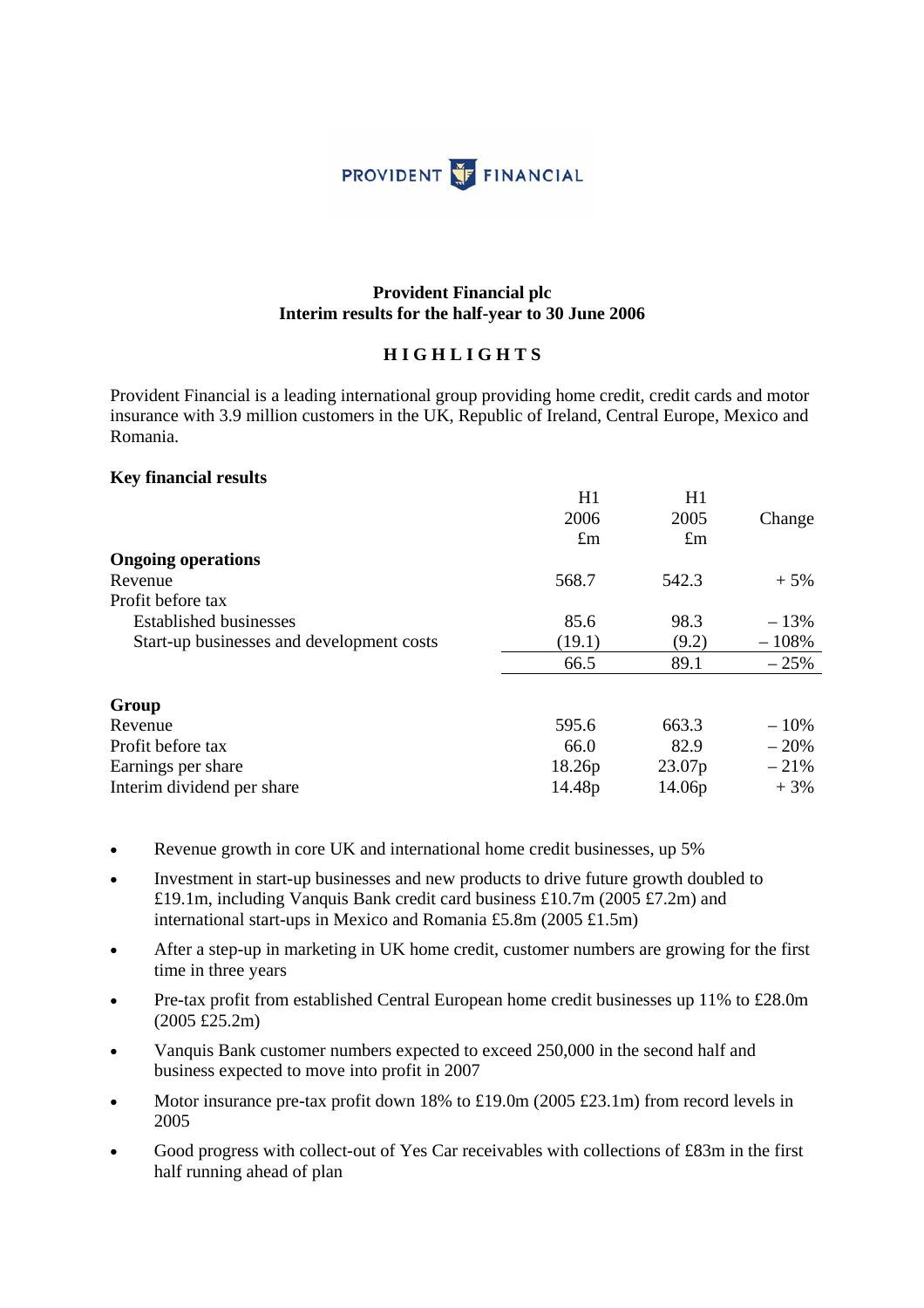#### **Chairman's comment:**

"The medium term outlook for UK home credit has improved, with the business now delivering growth in customer numbers and credit issued. Our established Central European countries continued to deliver profits growth, despite the distraction in Poland resulting from the introduction of new products to comply with the recently introduced rate cap legislation.

2006 is a year of significant investment to enhance the future growth of the group's UK and international businesses. The group remains strongly cash and capital generative and the interim dividend has been increased by 3%."

| <b>Enquiries:</b>                    | Today         | <b>Thereafter</b> |
|--------------------------------------|---------------|-------------------|
| Media                                |               |                   |
| David Stevenson, Provident Financial | 020 7404 5959 | 01274 731111      |
| Kevin Byram, Brunswick               | 020 7404 5959 | 020 7404 5959     |
| Nigel Prideaux, Brunswick            | 020 7404 5959 | 020 7404 5959     |
| <b>Investor Relations</b>            |               |                   |
| Helen Waggott, Provident Financial   | 020 7404 5959 | 01274 731111      |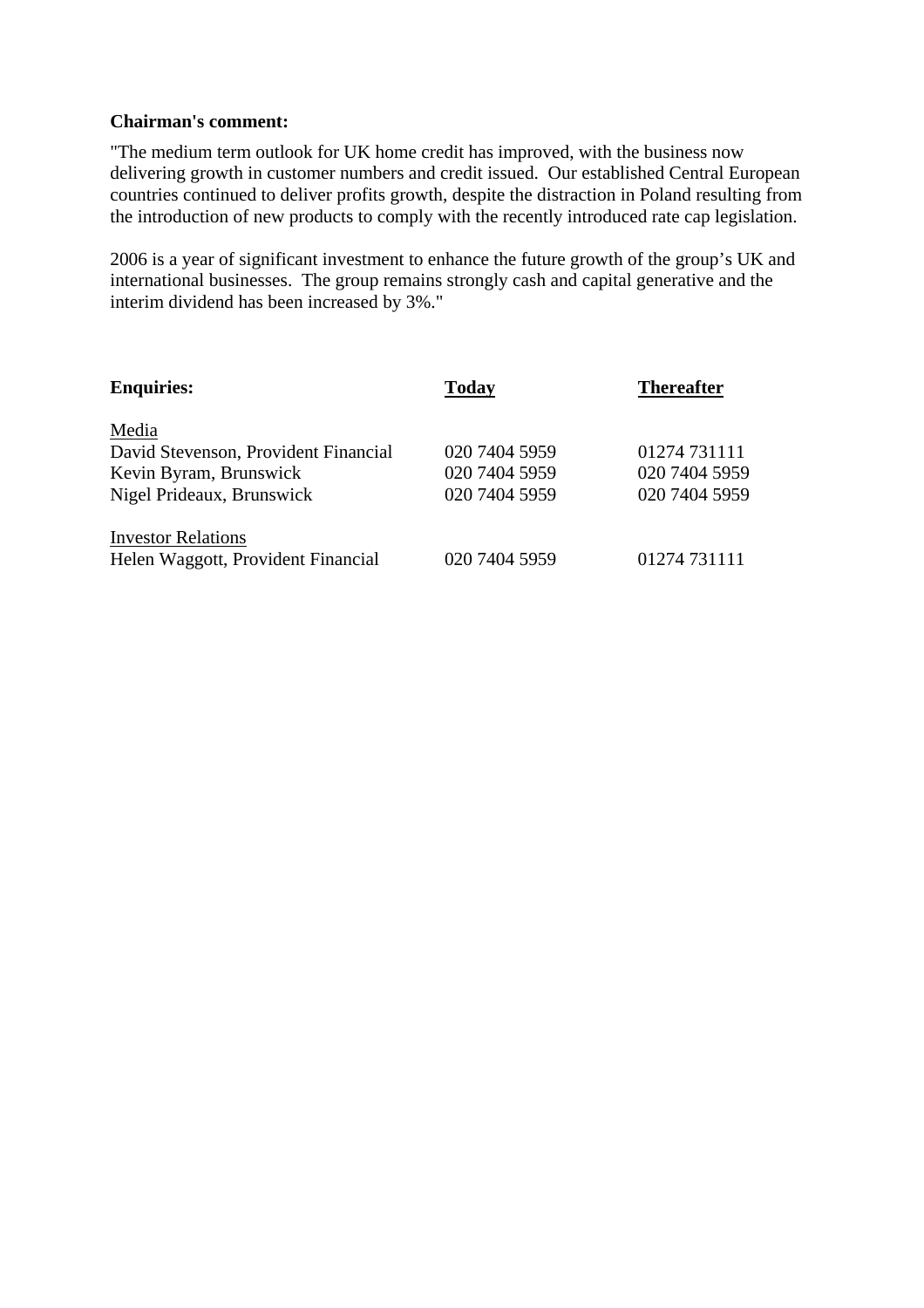#### **Chairman's statement**

The first half of 2006 has been a significant period of investment and development to support the future growth of the group's UK and international businesses. UK home credit has stepped up its marketing expenditure aimed at developing new sales channels and is now seeing growth in customer numbers after three years of reduction. It is also investing over the next two years in technology which will improve the efficiency and effectiveness of the agency force. Vanquis Bank has successfully developed distribution of its credit cards through the internet and face to face canvassing to augment the customer reach available from its direct mail programme whilst building the foundation for profitable growth through developing its underwriting and credit processes. International has invested heavily in opening up the Mexican and Romanian markets as well as developing future growth opportunities through piloting new products and researching potential new countries. In Poland, the modified home credit product to comply with the Polish interest rate cap legislation has been successfully rolled out and, at the same time, management action has been taken to deal with the adverse trend in impairment following the rapid expansion of credit in late 2004 and early 2005.

Revenue from ongoing operations in the six months to June 2006 increased by 5% to £568.7 million. Group profit before tax from ongoing operations was £66.5 million (June 2005 £89.1 million) after charging start-up losses and development costs totalling £19.1 million (June 2005 £9.2 million). These comprise start-up losses of £5.8 million in Mexico and Romania, £10.7 million in Vanquis Bank, £1.3 million in launching an internet-based distribution channel for our motor insurance division, and £1.3 million on piloting new credit products in Poland.

Earnings per share reduced from 23.07p to 18.26p and an interim dividend of 14.48p per share (June 2005 14.06p) has been declared, an increase of 3.0%.

## **Operations UK home credit**

|                              | H1          | H1          |        |
|------------------------------|-------------|-------------|--------|
|                              | 2006        | 2005        | Change |
|                              | $\pounds$ m | $\pounds$ m | $\%$   |
| Customers numbers ('000)     | 1,472       | 1,462       |        |
| Credit issued                | 390.8       | 386.9       |        |
| Average customer receivables | 591.7       | 549.5       | 8      |
| Revenue                      | 289.6       | 281.6       | 3      |
| Impairment                   | (106.4)     | (100.9)     | (5)    |
| Revenue less impairment      | 183.2       | 180.7       |        |
| Costs                        | (121.2)     | (114.3)     | (6)    |
| Interest                     | (10.3)      | (5.9)       | (75)   |
| Profit before tax            | 51.7        | 60.5        | (15)   |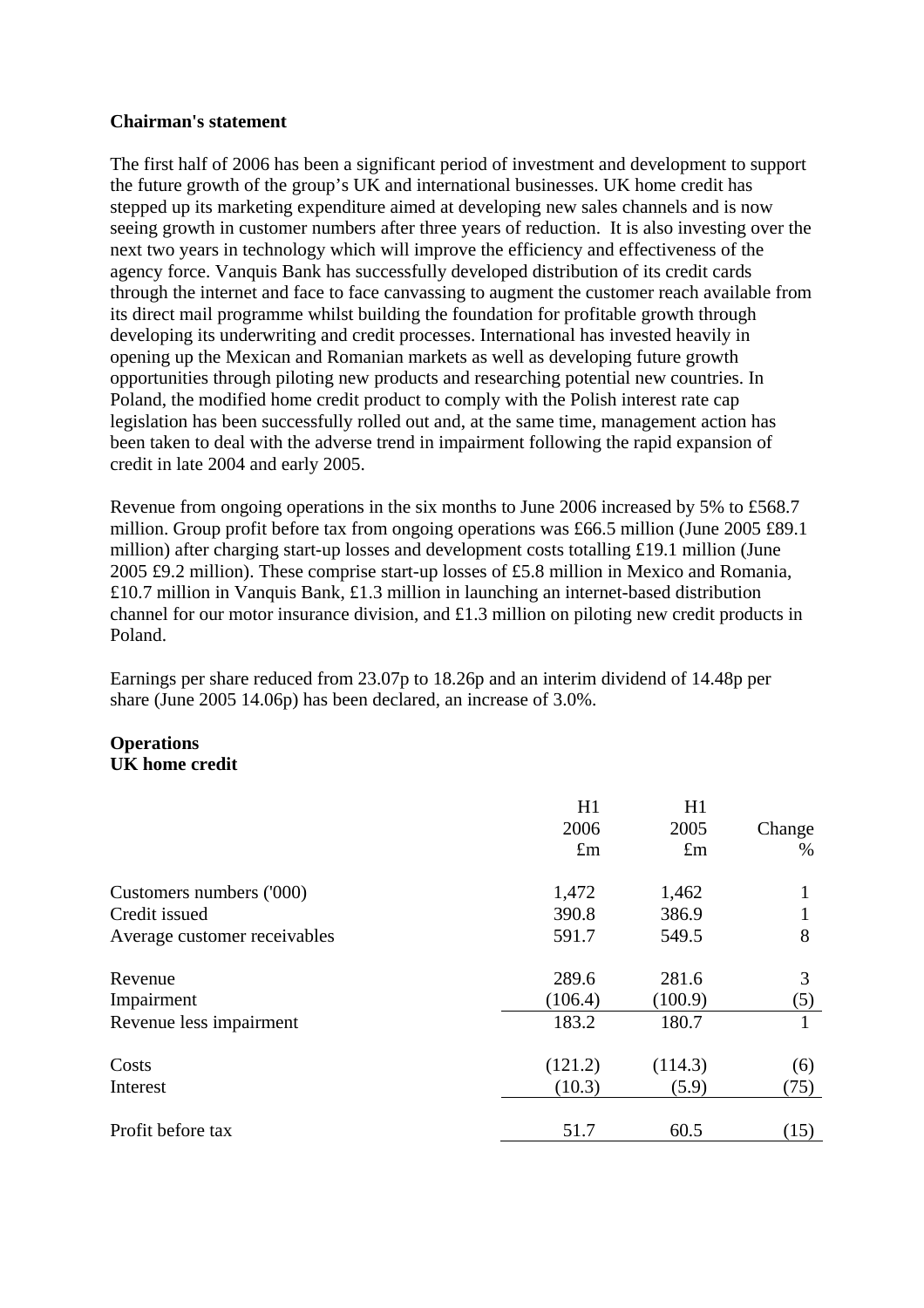In UK home credit it is encouraging to see an improving trend in customer numbers after three years of reduction. Increased marketing expenditure in new sales channels including direct mail, direct response advertising, the internet and affinity relationships with retailers has proved successful. As a result, year-on-year customer numbers have shown growth of 1% to 1.47 million, a pleasing result in a competitive market and particularly given the tighter credit controls being applied to new customers.

Credit issued showed growth of 1% to £390.8 million for the six months to June 2006 compared with the same period in 2005 and revenue increased by 3% to £289.6 million. This was achieved against 2005 volumes which benefited from the increased issue of larger loans repayable over 18 months to two years.

As a result of increased pressure on our customers' disposable incomes and growth in receivables, impairment costs increased at a faster rate than revenues, up by 5% to £106.4 million.

In order to improve lending decisions, the use of statistical credit management techniques has been further enhanced and this will allow us to lend more to lower risk customers and less to higher risk customers. Arrears management processes are also being improved. These changes are important, to balance growth and credit quality, as the business pursues controlled customer growth in the current environment.

As planned, operating costs for the six months of £121.2 million showed an increase of £6.9 million compared with the first half of 2005, the majority resulting from the step-up in expenditure on marketing and IT. Interest costs increased by £4.4 million mainly due to funding the pension deficit at the start of 2006.

Improving future cost efficiency is a priority and during the first half of this year we have completed, ahead of schedule, the integration of the Greenwood Personal Credit field management and administration into Provident Personal Credit. The 'Insight' programme to develop hand-held personal computers for agents and field staff is on track to begin roll-out in 2007. As well as increasing efficiency through the replacement of paper-driven processes, the programme will also deliver increased agent effectiveness and improved customer service through, for example, more flexible agent working and on-line credit checks.

Mainly as a consequence of investment in new sales channels and IT, profit before tax reduced by 15% to £51.7 million (June 2005 £60.5 million).

Although the UK home credit market remains competitive, the opportunity to grow customer numbers has improved in the last six to twelve months. Overall, we expect growth in both customer numbers and credit issued in 2006. However, continued investment in marketing and IT will result in a reduction in profit in 2006 as compared to last year, the majority having occurred in the first six months of the year.

#### **Vanquis Bank**

Vanquis Bank was launched as a new business at the end of 2004. The tightening of credit imposed in the second half of 2005 to curtail impairment charges has proved effective and during the first six months of 2006, the business has also focused on refining the underwriting criteria applied to new customer recruitment and to the extension of credit to established customers. Whilst these actions slowed revenue growth during the early part of 2006, the rate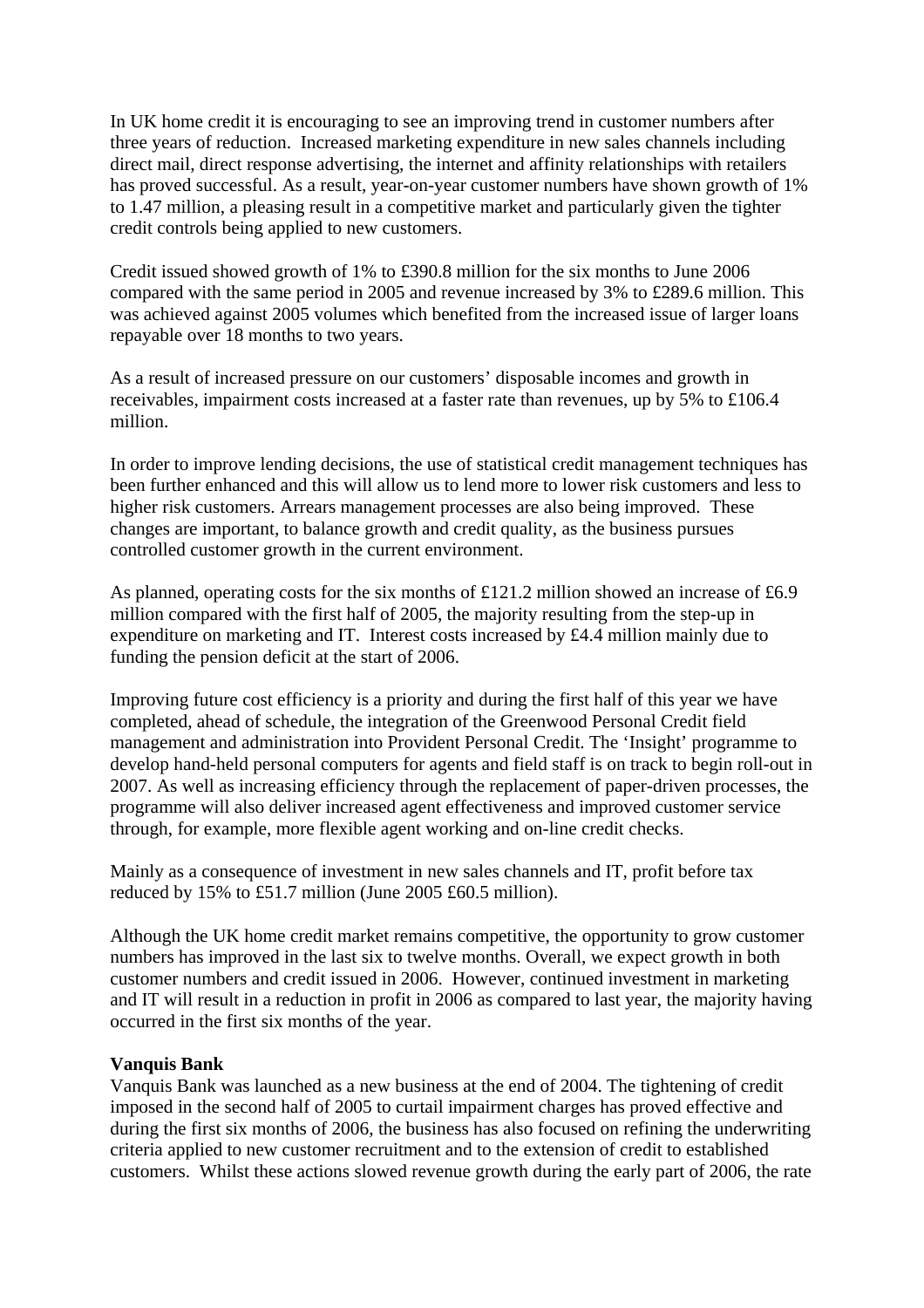of new customer recruitment accelerated through the second quarter, assisted by the development of new sales channels, including the internet and face to face canvassing which have augmented the direct mail programme and increased customer reach. Customer numbers at 30 June 2006 stood at 212,000 and are expected to exceed 250,000 in the second half of the year.

Receivables at the half-year were up 81% at £75.9 million compared to June 2005 and revenue increased by 93% to £13.9 million over the corresponding period in 2005. The loss before tax for the six months to June 2006 was £10.7 million (June 2005 loss of £7.2 million). The rate of start-up losses in the second half of 2006 is expected to reduce and the business is expected to move into profit in 2007.

## **Yes Car Credit**

The collection of the Yes Car Credit receivables book has progressed well. Collections of £83 million in the six months were ahead of plan and the receivables book now stands at £161 million. The disposal of vehicle stock and the surrender of nearly all branch lease obligations have been completed at a cost in line with the amounts provided in the 2005 financial statements.

In the six months to June 2006, a loss of £0.5 million was incurred (June 2005 loss of £6.2 million). We continue to estimate that costs of collection will broadly match the revenue earned and do not expect a material profit or loss over the period during which the receivables are collected.

## **International division**

*Percentage change figures for credit issued, average net customer receivables, revenue, impairment and costs are calculated after restating prior year figures at the current year average exchange rate in order to present a like-for-like comparison.* 

|                              | H1          | H1          |             |
|------------------------------|-------------|-------------|-------------|
|                              | 2006        | 2005        | Change      |
|                              | $\pounds$ m | $\pounds$ m | $\pounds$ m |
| <b>Established countries</b> | 28.0        | 25.2        | 2.8         |
| Central divisional costs     | (5.9)       | (4.3)       | (1.6)       |
|                              | 22.1        | 20.9        | 1.2         |
| Investment in new countries  |             |             |             |
| Mexico                       | (4.7)       | (1.5)       | (3.2)       |
| Romania                      | (1.1)       |             | (1.1)       |
| Investment in new products   | (1.3)       | (0.2)       | (1.1)       |
|                              | (7.1)       | (1.7)       | (5.4)       |
| Reported profit before tax   | 15.0        | 19.2        | (4.2)       |

During the first half of 2006, the international division continued its expansion programme, developing the Mexican market, starting a pilot operation in Romania, piloting new products and exploring the potential opportunities for new country openings in 2007 and beyond. The performance of the division reflects good results in the Czech Republic, Hungary and Slovakia, but was restrained by Poland's performance which was impacted by the disruption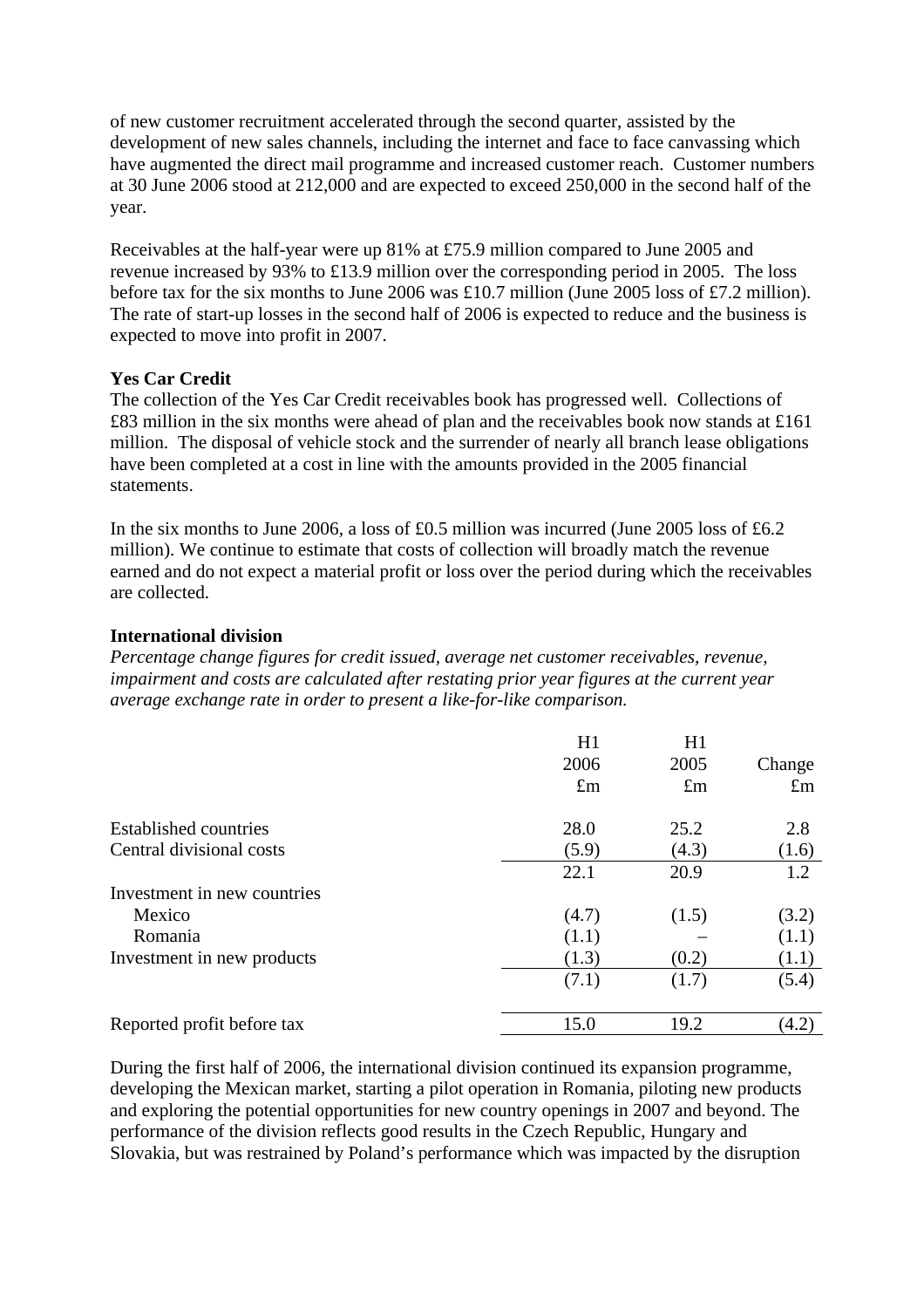of adapting to the new rate cap legislation and the action taken to improve adverse impairment trends.

Profit before tax from the established international businesses after central divisional costs increased by 6% to £22.1 million. Investment in new countries and products cost  $\text{\pounds}7.1$ million, up from £1.7 million in the first half of 2005 and profit before tax, after absorbing these costs, reduced by £4.2 million to £15.0 million.

The rate of investment to expand the international division will continue in the second half and total some £15 million for 2006, up from £4 million in 2005. This comprises expansion in Mexico and the start-up in Romania (£12 million), and the development of monthly home collected and remotely collected loan products in Poland (£3 million).

Overall, as a result of the start-up losses to support expansion into new territories, new product development costs and slower than expected progress in Poland, profit from the international division will run a little behind the prior year through the second half of 2006.

## **Central Europe**

The Czech Republic, Hungary and Slovakia grew well, with stable credit quality and in aggregate recorded double digit growth in customer numbers, credit issued, revenue and profit in the first half of the year. We expect these countries will continue to achieve good results during 2006.

In Poland, the last eighteen months has been a challenging period for the Polish business for two reasons.

Firstly, the introduction of a cap on interest rates in February of this year meant that our home credit product design and pricing had to be significantly reconfigured. To enable this, it was also necessary to accelerate the introduction of new computer systems. The roll-out of the reconfigured product to comply with the rate cap legislation has been successfully achieved and the take-up by customers of the optional home collection service has been good.

Secondly, the business has had to respond to a rise in impairment which resulted from a rapid expansion of credit in late 2004 and early 2005. As a result, credit controls have been tightened and collections and arrears activity have been the primary focus for field staff and agents. There are now clear signs of an improvement in the quality of lending which is expected to benefit impairment charges in the second half of 2006 and in 2007. However, the tightening of credit coupled with the significant shift in focus to collections and arrears activity has had a significant impact on customer numbers, credit issued and revenue which is likely to constrain growth from the established Central European businesses in 2007 before growth improves from a stronger foundation. We remain confident that the medium and longer term opportunities for profitable growth remain excellent.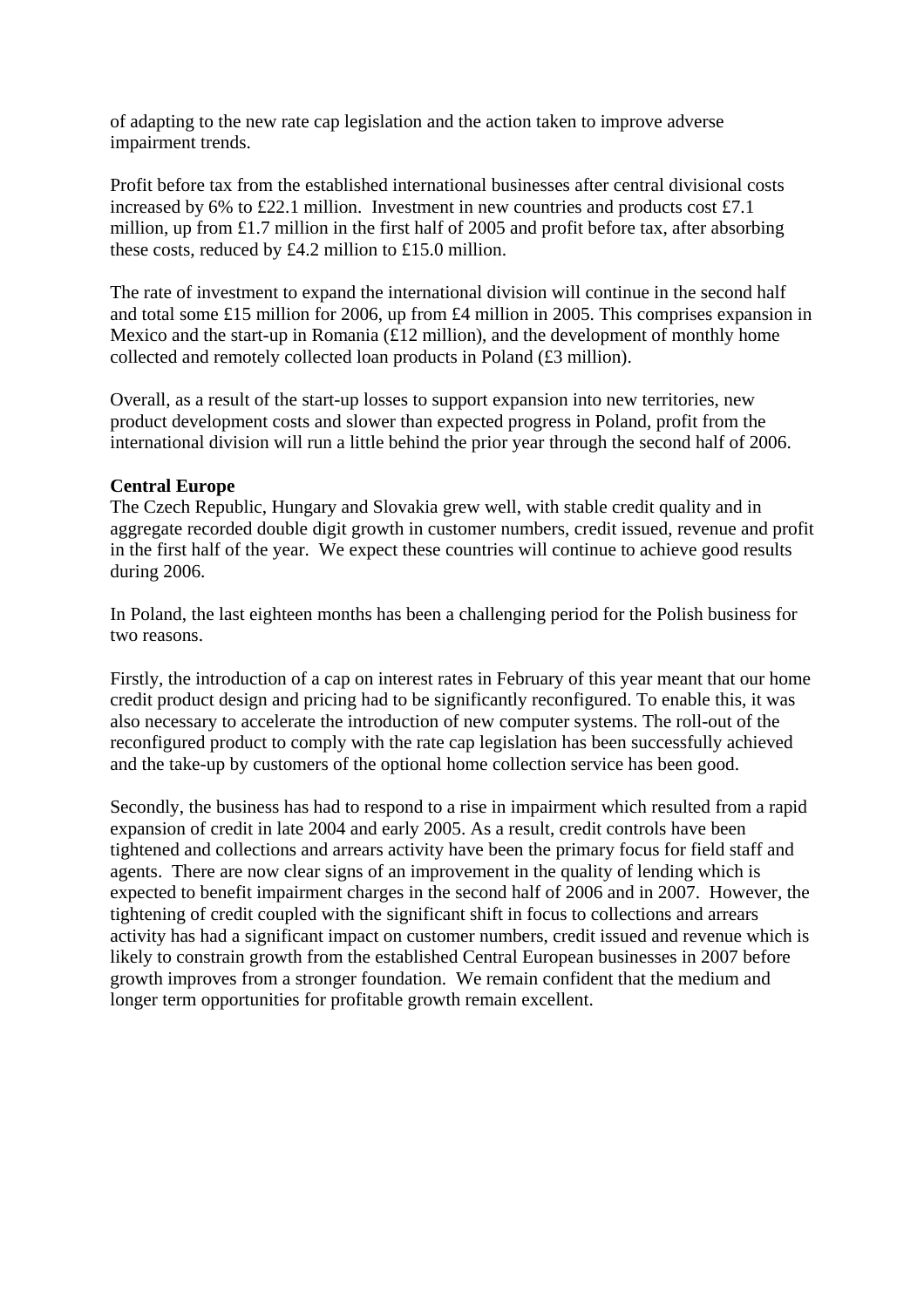#### Results of established Central European countries

|                              | H1          | H1          |        |
|------------------------------|-------------|-------------|--------|
|                              | 2006        | 2005        | Change |
|                              | $\pounds$ m | $\pounds$ m | $\%$   |
| Customer numbers ('000)      | 1,578       | 1,563       |        |
| Credit issued                | 231.7       | 240.3       | (4)    |
| Average customer receivables | 290.5       | 264.4       | 6      |
| Revenue                      | 175.4       | 168.5       |        |
| Impairment                   | (64.1)      | (70.7)      | 12     |
| Revenue less impairment      | 111.3       | 97.8        | 10     |
| Costs                        | (75.5)      | (64.4)      | (14)   |
| Interest                     | (7.8)       | (8.2)       |        |
| Profit before tax            | 28.0        | 25.2        | 11     |

At the end of June 2006, customer numbers in Central Europe were up by 1%, to 1.58 million compared to June 2005. In aggregate, the Czech Republic, Hungary and Slovakia recorded double digit growth which offset the reduction in Poland. Credit issued fell by 4% to £231.7 million. Again, in aggregate, the Czech Republic, Hungary and Slovakia recorded double digit growth whilst credit issued in Poland reduced due to the combination of reduced customer numbers and the actions taken to tighten credit.

In the first half, average customer receivables showed a year on year increase of 6% to £290.5 million assisted by increased issue of longer, larger loans. The growth in receivables supported a more modest uplift in first half revenues of 1% to £175.4 million. The impairment charge reduced by 12% to £64.1 million in comparison to the first half of 2005. The year on year reduction reflects the increase in impairment provisions incurred in the first half of 2005 by the Polish business as credit quality worsened following the rapid expansion of credit in late 2004 and early 2005. Impairment charges across the other Central European countries were well controlled through the first half of the current year.

First half pre-tax profit from established Central European countries increased by 11% to £28.0 million.

#### **Mexico**

In the first half of 2006, we have continued to focus on developing our branch network and customer base. The Puebla-Veracruz region has been augmented by opening in the Guadalajara-Leon region, the second of five regions with a population of 20 million which we intend to develop. Customer numbers increased to 184,000 at the end of June 2006, compared with 131,000 at the end of 2005. Since June, customer numbers in Mexico have increased to 200,000. No further branches will be opened during the next six months, in order to build the experience of local management before resuming further geographic expansion. Pre-tax startup losses for the half-year were, as expected, £4.7 million (June 2005 loss of £1.5 million).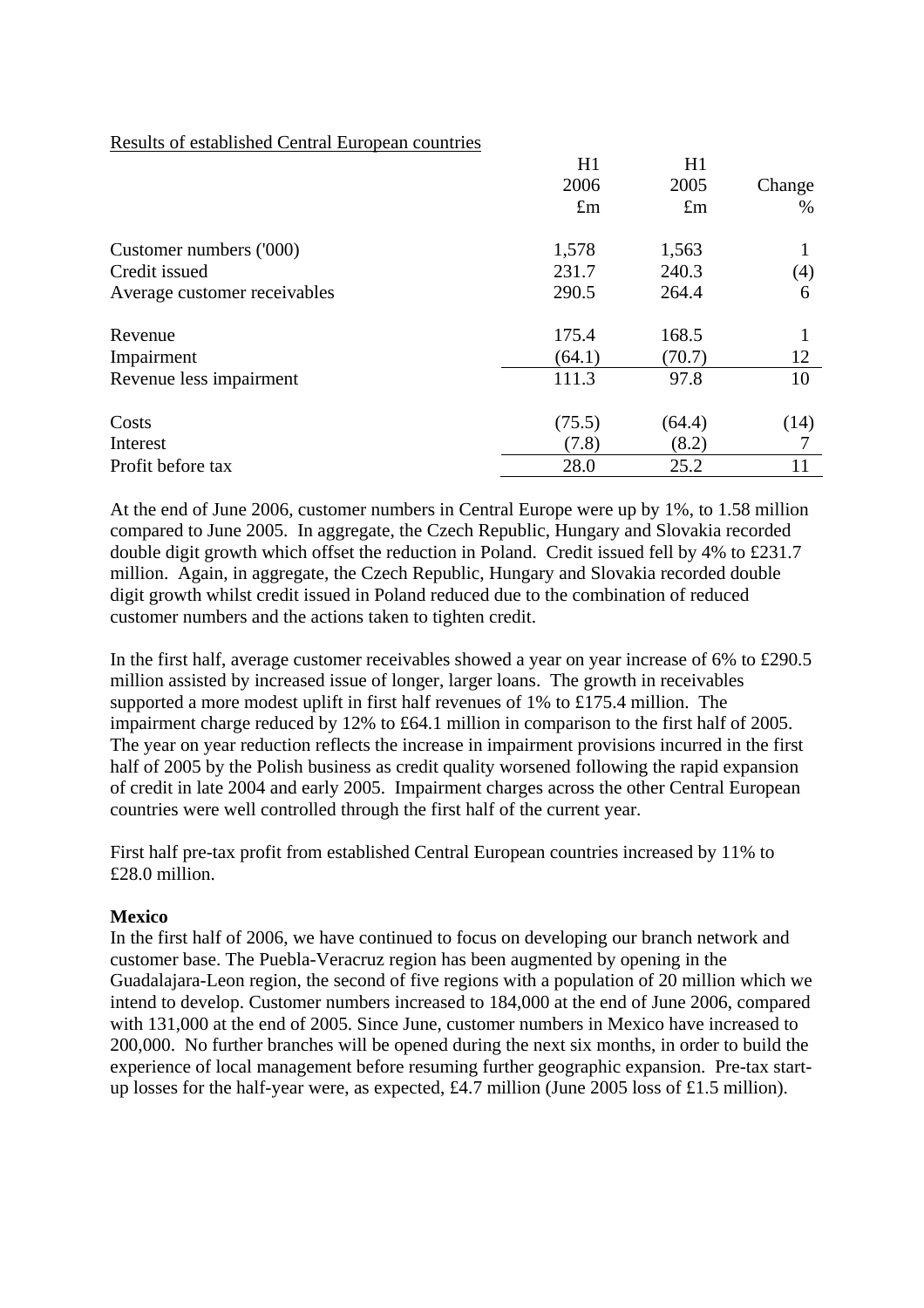#### **Romania**

In early 2006, we opened an office in Bucharest, obtained the necessary licence to trade and in April issued our first loan. A full management team has been recruited to develop the business and customer numbers have now passed 1,600.

#### **Motor insurance division**

Provident Insurance delivered a good performance in a UK motor insurance market that remained competitive during the first half of this year. Average premiums in the market continued to drift down by about 2%. We maintained our policy of pricing for an adequate return on equity and increased our base premiums whilst also making selective changes to improve our competitiveness on certain, more profitable, parts of the business. As a result, motor insurance policyholder numbers reduced to 455,000 (December 2005 473,000). The profitability of current year business is relatively weak reflecting the absence of increases in market premiums since 2002, together with a small increase in the number of large personal injury claims which have been reserved prudently at this early stage of their development. Claims provisions, in respect of earlier claims years, have continued to develop favourably and have benefited underwriting profit. The average investment fund reduced by 14% to £372 million and yielded income of £8.9 million (June 2005 £10.8 million).

The rapid development of the internet as the preferred channel for motorists to obtain insurance quotes has created the opportunity for us to progress with a full roll-out of an internet-based distribution channel during the first half of 2006. The new brand, yesinsurance.co.uk, offers car insurance as well as home insurance and van insurance policies underwritten by a panel of insurers including Provident Insurance. It provides a new distribution channel with significantly lower acquisition costs and a greater degree of control over the relationship with the customer than the traditional intermediated business. In the first half of 2006, yesinsurance.co.uk sold 30,000 policies and incurred start-up costs totalling £1.3 million.

First half pre-tax profit for motor insurance, after the yesinsurance.co.uk start up costs, reduced by 18% to £19.0 million (June 2005 £23.1 million).

The market remains competitive and most insurers have been holding or reducing prices despite increasing claims costs. We have recently seen indications that some competitors may begin to increase prices – this action is needed and overdue. The favourable development of claims provisions is expected to continue, but to produce a smaller benefit than in 2005. The start-up loss of yesinsurance.co.uk is expected to be £3 million for the full year, rising to £5 million in 2007, with the business reaching its breakeven point towards the end of 2008. Overall, we expect a good profit again from motor insurance in 2006, but lower than the record level of 2005.

#### **Regulatory developments**

The Competition Commission inquiry into the UK home credit sector continues. The Commission published its Proposed Remedies paper on 18 August 2006 which broadly follows the Possible Remedies outlined in its April 2006 Provisional Findings report. Our discussions with the Commission continue. The final report is expected in October 2006.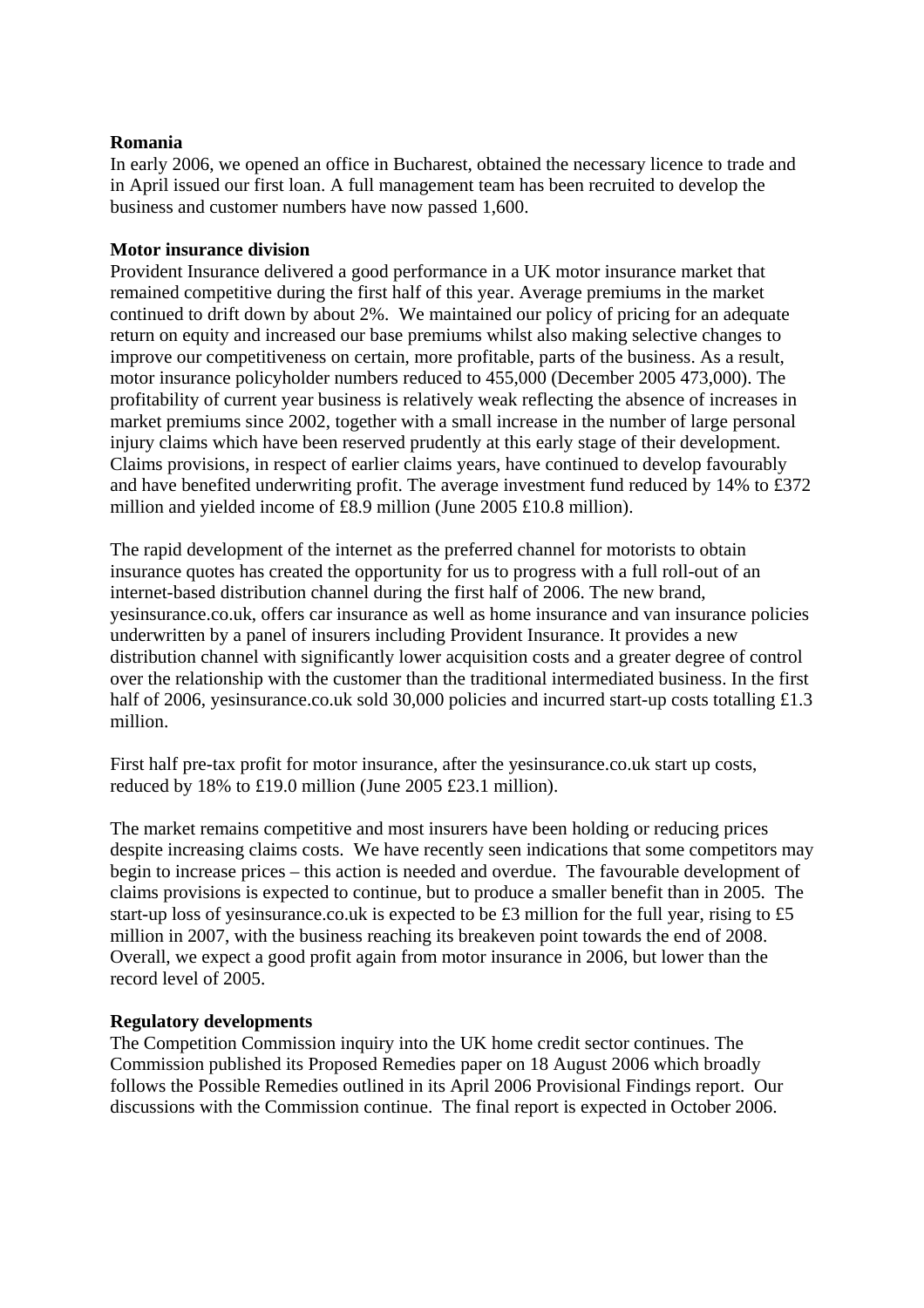#### **Proposed demerger**

Work is underway to implement the separation of the international business and we have made good progress in recent months. The board currently expects the demerger to take place in Spring 2007, following the announcement of the 2006 results in March 2007, when we expect to publish full details of the demerger.

## **Group outlook**

2006 is a year of significant investment to enhance the future growth of the group's UK and international businesses. The medium term outlook for UK home credit has improved during the last 12 months. Although growth in Central Europe is expected to be slower over the next eighteen months as actions to improve the Polish business take effect, the opportunity for profitable growth in existing and new international markets remains excellent. The group remains strongly cash and capital generative and the interim dividend has been increased by 3%.

John van Kuffeler Chairman 13 September 2006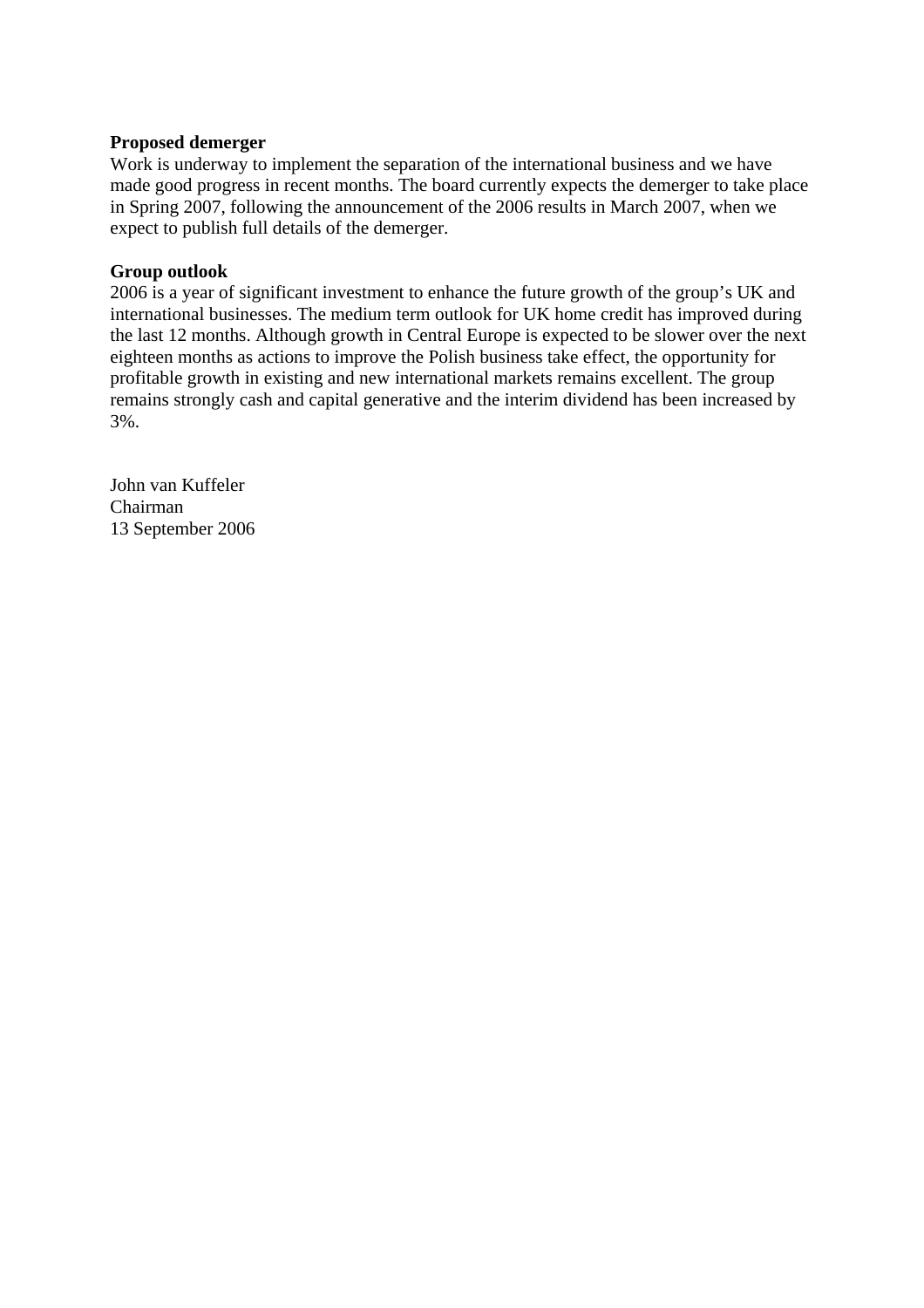## **Consolidated interim income statement**

|                                           | <b>Notes</b>   | Unaudited    | Unaudited    | Audited      |
|-------------------------------------------|----------------|--------------|--------------|--------------|
|                                           |                | Half-year to | Half-year to | Full year to |
|                                           |                | 30 June 2006 | 30 June 2005 | 31 Dec 2005  |
|                                           |                | $\pounds$ m  | $\pounds$ m  | $\pounds$ m  |
| Revenue                                   | $\mathbf{2}$   | 595.6        | 663.3        | 1,337.5      |
| Ongoing operations                        | $\overline{2}$ | 568.7        | 542.3        | 1,110.0      |
| Yes Car Credit                            | $\overline{2}$ | 26.9         | 121.0        | 227.5        |
| Finance income                            |                | 12.3         | 13.9         | 27.7         |
| <b>Total income</b>                       |                | 607.9        | 677.2        | 1,365.2      |
| Finance costs                             |                | (33.6)       | (27.6)       | (61.9)       |
| Operating costs                           |                | (355.7)      | (423.9)      | (861.0)      |
| Administrative expenses                   |                | (152.6)      | (142.8)      | (401.9)      |
| <b>Total costs</b>                        |                | (541.9)      | (594.3)      | (1,324.8)    |
| <b>Profit before taxation</b>             | 2              | 66.0         | 82.9         | 40.4         |
| <b>Established businesses</b>             | $\overline{2}$ | 85.6         | 98.3         | 227.4        |
| Start-up businesses and development costs | $\overline{2}$ | (19.1)       | (9.2)        | (21.4)       |
| Ongoing operations                        |                | 66.5         | 89.1         | 206.0        |
| Yes Car Credit                            | $\overline{2}$ | (0.5)        | (6.2)        | (165.6)      |
| $-UK$<br>Tax expense                      |                | (15.1)       | (19.7)       | (28.1)       |
| - Overseas                                |                | (4.4)        | (4.6)        | (12.3)       |
| Total tax expense                         | 3              | (19.5)       | (24.3)       | (40.4)       |
| Profit after taxation attributable to     |                |              |              |              |
| equity shareholders                       | 10             | 46.5         | 58.6         |              |
|                                           |                |              |              |              |
|                                           |                |              |              |              |
|                                           |                | Unaudited    | Unaudited    | Audited      |
|                                           |                | Half-year to | Half-year to | Full year to |
|                                           |                | 30 June 2006 | 30 June 2005 | 31 Dec 2005  |
| <b>Earnings per share</b>                 |                |              |              |              |
| <b>Basic</b>                              | $\overline{4}$ | 18.26p       | 23.07p       |              |
| Diluted                                   | 4              | 18.19p       | 22.93p       |              |
| Dividend per share                        |                |              |              |              |
| Proposed dividend                         | 5              | 14.48p       | 14.06p       | 21.37p       |
| Paid in the period                        | 5              | 21.37p       | 20.75p       | 34.81p       |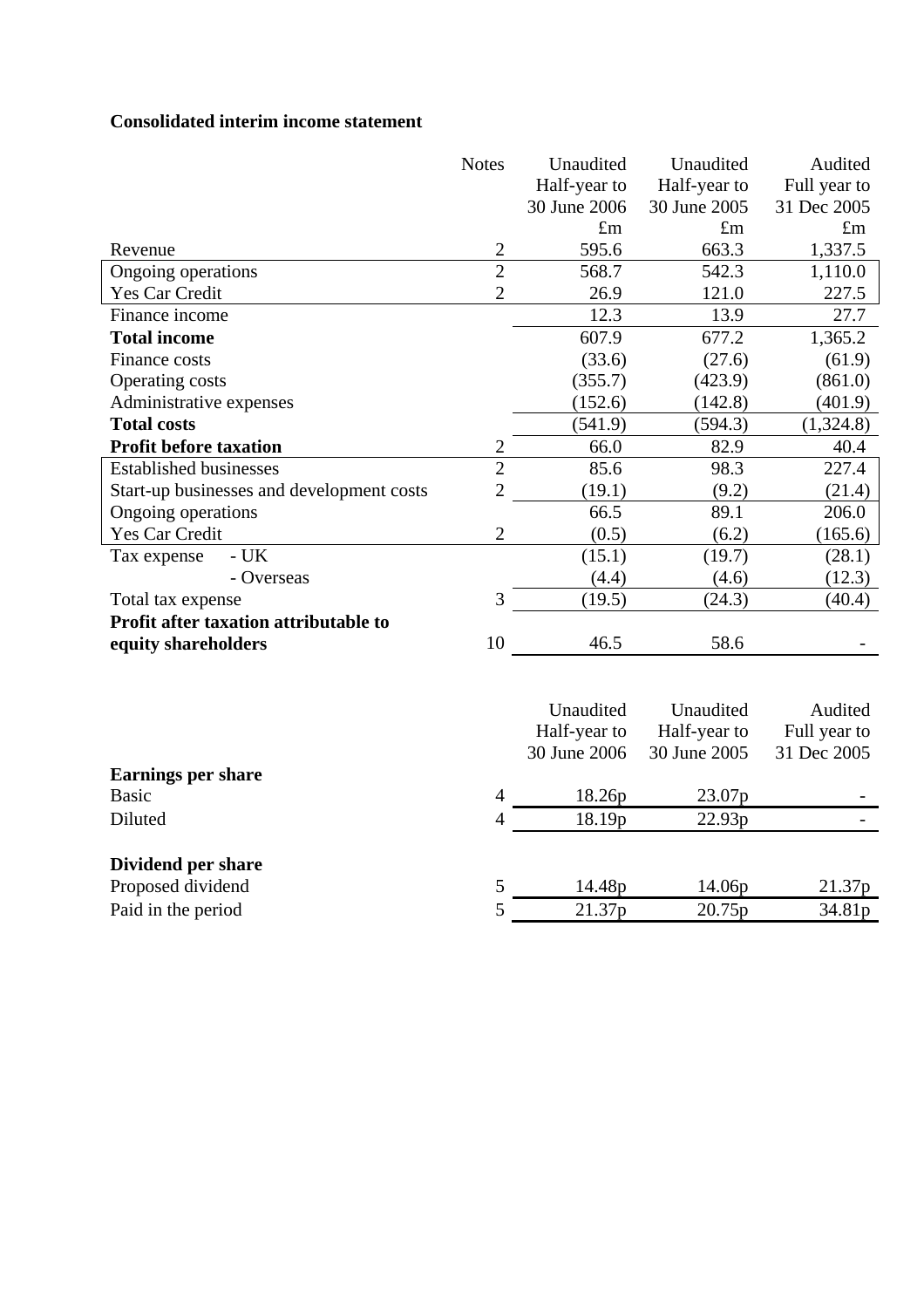# **Statement of recognised income and expense**

|                                              | <b>Notes</b> | Unaudited    | Unaudited    | Audited              |
|----------------------------------------------|--------------|--------------|--------------|----------------------|
|                                              |              | Half-year to | Half-year to | Full year to         |
|                                              |              | 30 June 2006 | 30 June 2005 | 31 Dec 2005          |
|                                              |              | $\pounds$ m  | $\pm$ m      | $\mathop{\text{Im}}$ |
| <b>Profit after taxation attributable to</b> |              |              |              |                      |
| equity shareholders                          |              | 46.5         | 58.6         |                      |
| Exchange differences on foreign currency     |              |              |              |                      |
| translations                                 |              | (4.8)        | (2.3)        | 2.7                  |
| Net fair value $losses - cash flow$ hedges   |              | (0.7)        | (2.9)        | (5.0)                |
| Actuarial gains/(losses) on retirement       |              |              |              |                      |
| benefit asset/obligations                    | 9            | 7.7          | (18.5)       | (20.1)               |
| Tax on items taken directly to equity        |              | (2.0)        | 6.1          | 7.5                  |
| Net income/(expense) recognised directly     |              |              |              |                      |
| in equity                                    |              | 0.2          | (17.6)       | (14.9)               |
| Total recognised income/(expense) for        |              |              |              |                      |
| the period                                   |              | 46.7         | 41.0         | (14.9)               |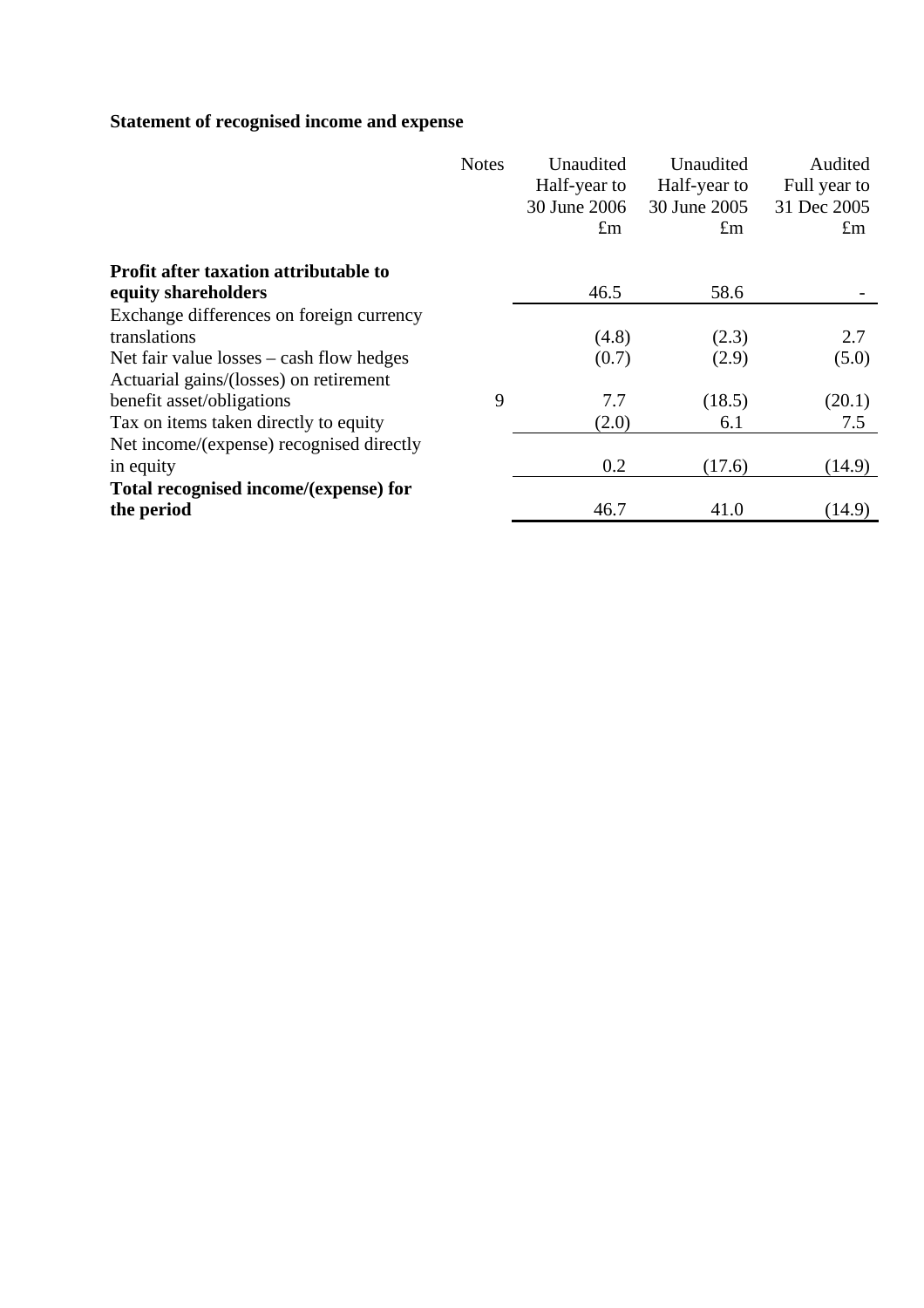## **Consolidated interim balance sheet**

|                                                                   | <b>Notes</b> | Unaudited    | Unaudited        | Audited     |
|-------------------------------------------------------------------|--------------|--------------|------------------|-------------|
|                                                                   |              | As at        | As at            | As at       |
|                                                                   |              | 30 June 2006 | 30 June 2005     | 31 Dec 2005 |
|                                                                   |              | $\pounds$ m  | $\pounds$ m      | $\pounds$ m |
| <b>ASSETS</b>                                                     |              |              |                  |             |
| <b>Non-current assets</b>                                         |              |              |                  |             |
| Goodwill                                                          | 6            | 3.1          | 94.1             | 3.1         |
| Other intangible assets                                           |              | 28.0         | 22.9             | 27.5        |
| Property, plant and equipment                                     |              | 47.2         | 44.9             | 42.8        |
| Retirement benefit asset                                          | 9            | 6.7          |                  |             |
| Deferred income tax assets                                        |              | 31.9         | 73.8             | 64.5        |
|                                                                   |              | 116.9        | 235.7            | 137.9       |
| <b>Current assets</b>                                             |              |              |                  |             |
| Inventories                                                       |              |              | 11.3             | 7.4         |
| Financial assets:                                                 |              |              |                  |             |
| - Amounts receivable from customers:                              |              |              |                  |             |
| - due within one year                                             | 7            | 967.1        | 913.5            | 952.8       |
| - due in more than one year                                       | 7            | 152.2        | 220.3            | 321.1       |
| - Derivative financial instruments                                |              | 5.3          | 10.6             | 9.0         |
| Trade and other receivables                                       |              | 36.6         | 35.7             | 32.9        |
| Insurance assets                                                  |              | 63.3         | 83.3             | 65.4        |
| Current income tax assets                                         |              |              | 4.0              | 0.9         |
| Cash and cash equivalents                                         |              | 438.3        | 505.7            | 451.9       |
|                                                                   |              | 1,662.8      | 1,784.4          | 1,841.4     |
| <b>Total assets</b>                                               |              | 1,779.7      | 2,020.1          | 1,979.3     |
|                                                                   |              |              |                  |             |
| <b>LIABILITIES</b><br><b>Current liabilities</b>                  |              |              |                  |             |
| Financial liabilities:                                            |              |              |                  |             |
|                                                                   |              | (28.3)       |                  |             |
| - Bank and other borrowings<br>- Derivative financial instruments |              | (39.4)       | (17.0)<br>(33.6) | (35.2)      |
|                                                                   |              |              |                  |             |
|                                                                   |              |              |                  | (30.1)      |
| Trade and other payables                                          |              | (89.3)       | (126.2)          | (126.0)     |
| Insurance accruals and deferred income                            | 8            | (347.8)      | (395.4)          | (359.2)     |
| Current income tax liabilities                                    |              | (15.3)       | (53.4)           | (33.4)      |
| Provisions                                                        |              | (1.3)        |                  | (16.2)      |
|                                                                   |              | (521.4)      | (625.6)          | (600.1)     |
| <b>Non-current liabilities</b>                                    |              |              |                  |             |
| <b>Financial liabilities:</b>                                     |              |              |                  |             |
| - Bank and other borrowings                                       |              | (948.3)      | (855.2)          | (947.7)     |
| Provisions                                                        |              |              |                  | (8.5)       |
| Retirement benefit obligations                                    | 9            |              | (133.2)          | (105.6)     |
|                                                                   |              | (948.3)      | (988.4)          | (1,061.8)   |
| <b>Total liabilities</b>                                          |              | (1,469.7)    | (1,614.0)        | (1,661.9)   |
| <b>NET ASSETS</b>                                                 |              | 310.0        | 406.1            | 317.4       |
| <b>SHAREHOLDERS' EQUITY</b>                                       |              |              |                  |             |
| Called-up share capital                                           | 10           | 26.5         | 26.5             | 26.5        |
| Share premium account                                             | 10           | 108.1        | 107.4            | 107.7       |
| Other reserves                                                    | 10           | 0.1          | (1.2)            | 5.5         |
| Retained earnings                                                 | 10           | 175.3        | 273.4            | 177.7       |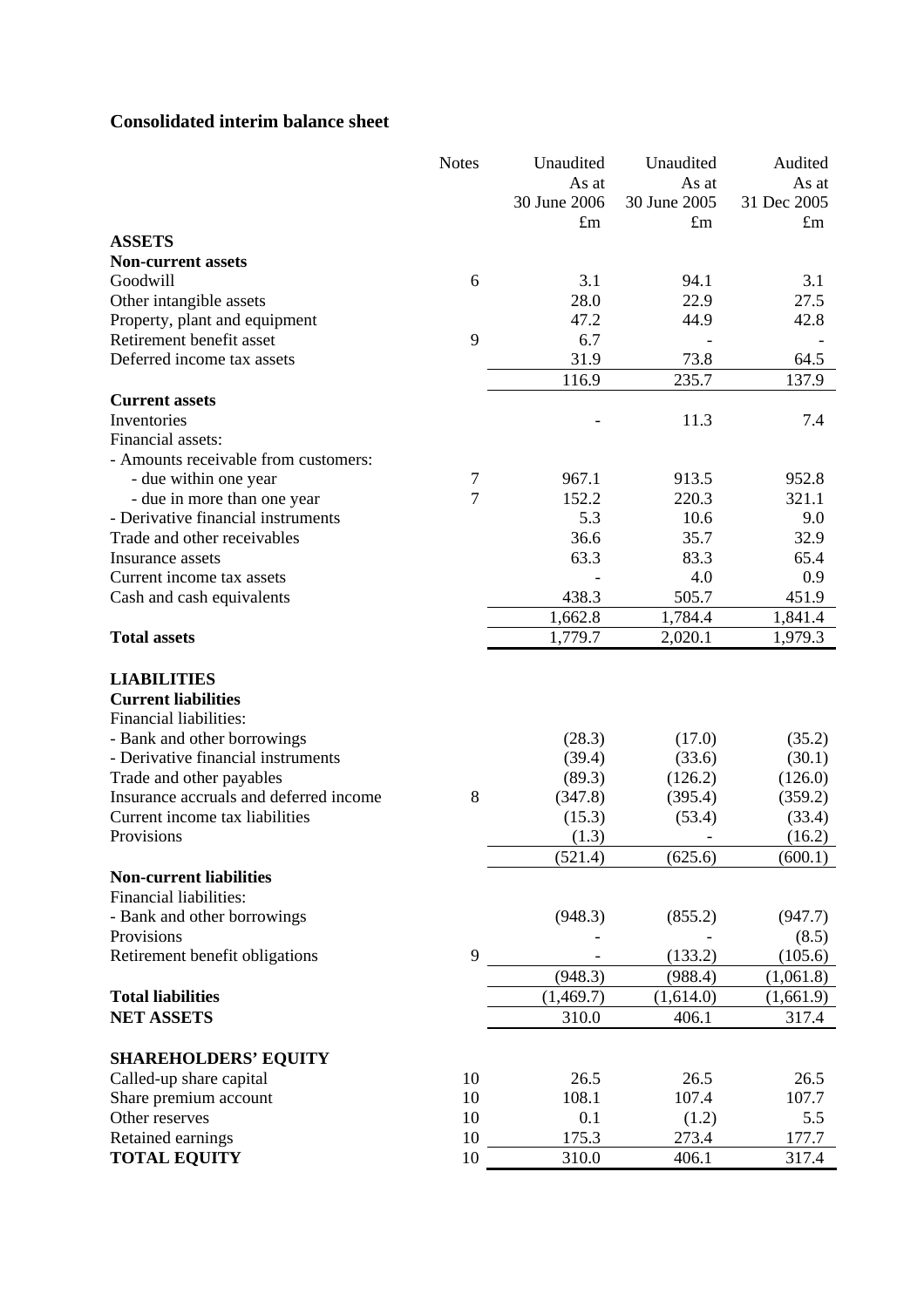#### **Consolidated interim cash flow statement**

|                                                     | Unaudited    | Unaudited    | Audited      |
|-----------------------------------------------------|--------------|--------------|--------------|
|                                                     | Half-year to | Half-year to | Full year to |
|                                                     | 30 June 2006 | 30 June 2005 | 31 Dec 2005  |
|                                                     | $\pounds$ m  | $\pounds$ m  | $\pounds$ m  |
| <b>Cash flows from operating activities</b>         |              |              |              |
| Cash generated from operations                      | 64.5         | 101.4        | 68.2         |
| Interest paid                                       | (40.4)       | (30.7)       | (60.8)       |
| Interest received                                   | 13.0         | 14.1         | 27.8         |
| Income tax paid                                     | (6.1)        | (31.4)       | (53.2)       |
| Net cash generated from/(used in) operating         |              |              |              |
| activities                                          | 31.0         | 53.4         | (18.0)       |
| <b>Cash flows from investing activities</b>         |              |              |              |
| Purchases of property, plant and equipment          | (13.2)       | (11.8)       | (20.9)       |
| Proceeds from sale of property, plant and           |              |              |              |
| equipment                                           | 2.0          | 1.5          | 3.2          |
| Purchases of intangible assets                      | (2.0)        | (4.3)        | (9.8)        |
| Acquisition of subsidiary                           |              |              | (19.1)       |
| Net cash used in investing activities               | (13.2)       | (14.6)       | (46.6)       |
| <b>Cash flows from financing activities</b>         |              |              |              |
| Proceeds from borrowings                            | 174.2        | 105.0        | 161.8        |
| Repayment of borrowings                             | (155.1)      | (85.4)       | (60.9)       |
| Dividends paid to company shareholders              | (54.4)       | (52.7)       | (88.6)       |
| Proceeds from issue of share capital                | 0.4          | 2.0          | 2.3          |
| Proceeds from the sale of /(purchase of) treasury   |              |              |              |
| shares                                              | 0.2          | (0.4)        | 0.7          |
| Net cash (used in)/generated from financing         |              |              |              |
| activities                                          | (34.7)       | (31.5)       | 15.3         |
| Net (decrease)/increase in cash and bank            |              |              |              |
| overdrafts                                          | (16.9)       | 7.3          | (49.3)       |
| Cash and bank overdrafts at beginning of period     | 444.4        | 493.5        | 493.5        |
| Exchange (losses)/gains on cash and bank            |              |              |              |
| overdrafts                                          | (0.6)        | (2.0)        | 0.2          |
| Cash and bank overdrafts at end of period           | 426.9        | 498.8        | 444.4        |
| Cash and bank overdrafts at end of period comprise: |              |              |              |
| Cash at bank and in hand                            | 51.4         | 50.2         | 54.6         |
| Short-term deposits                                 | 386.9        | 455.5        | 397.3        |
| Cash and cash equivalents                           | 438.3        | 505.7        | 451.9        |
| Overdrafts (held in bank and other borrowings)      | (11.4)       | (6.9)        | (7.5)        |
|                                                     | 426.9        | 498.8        | 444.4        |

All short-term deposits have a maturity of three months or less on acquisition. The cash and shortterm deposits held by those businesses that are regulated are required to be strictly segregated from those of the rest of the group and are not available to repay group borrowings. At 30 June 2006 the cash and short-term deposits held by the group's regulated businesses amounted to £396.4m (30 June 2005: £462.7m, 31 December 2005: £404.5m).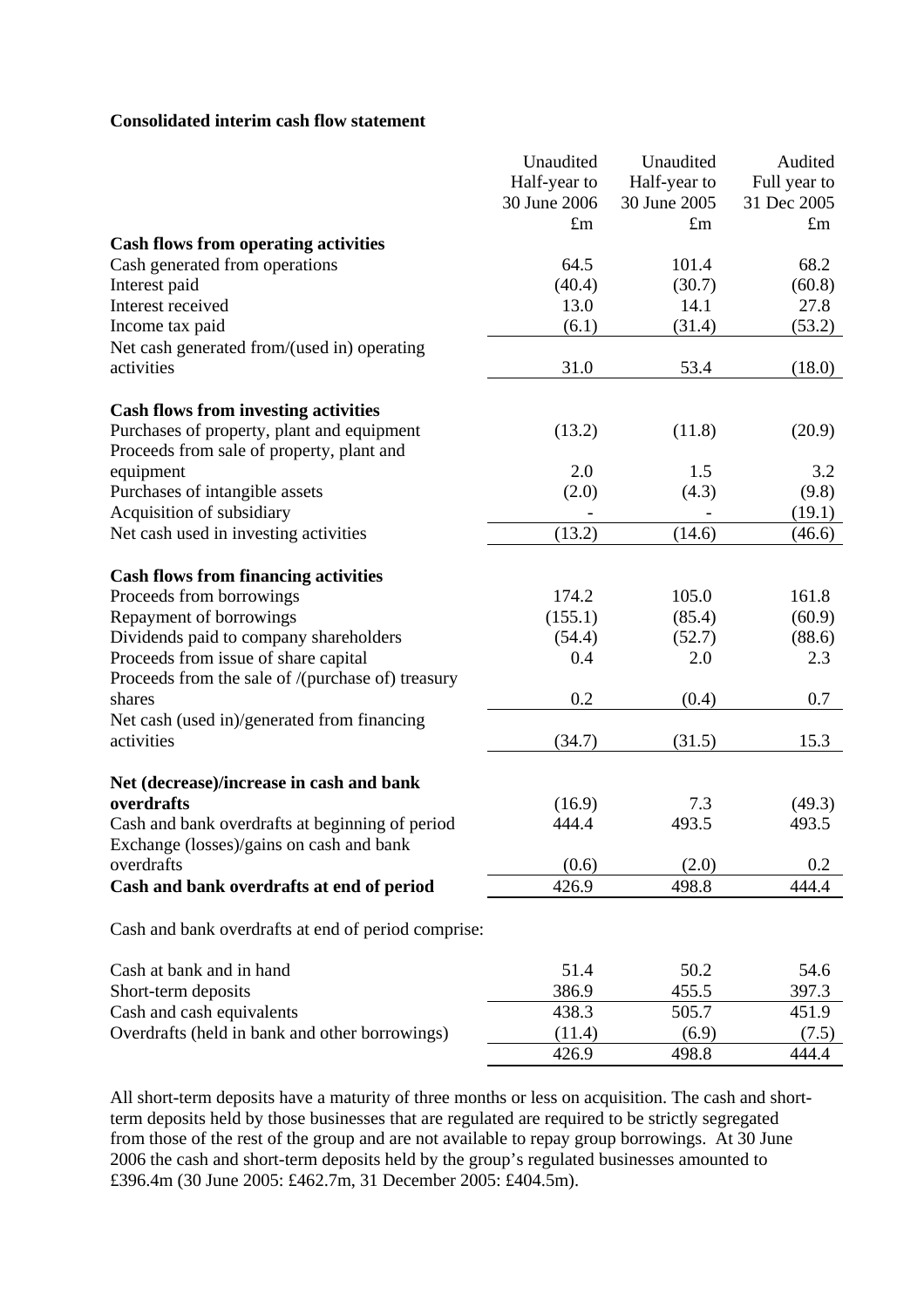# **Consolidated interim cash flow statement (continued)**

## **Cash generated from operations**

|                                              | Unaudited    | Unaudited    | Audited      |
|----------------------------------------------|--------------|--------------|--------------|
|                                              | Half-year to | Half-year to | Full year to |
|                                              | 30 June 2006 | 30 June 2005 | 31 Dec 2005  |
|                                              | $\pounds$ m  | $\pounds$ m  | $\pounds$ m  |
| Profit for the period                        | 46.5         | 58.6         |              |
| Adjusted for:                                |              |              |              |
| Tax expense                                  | 19.5         | 24.3         | 40.4         |
| Finance costs                                | 33.6         | 27.6         | 61.9         |
| Finance income                               | (12.3)       | (13.9)       | (27.7)       |
| Share-based payment (credit)/charge          | (0.3)        | 1.5          | 3.2          |
| Depreciation of property, plant and          |              |              |              |
| equipment                                    | 6.2          | 6.3          | 12.2         |
| Impairment of property, plant and equipment  |              |              | 4.6          |
| Amortisation of intangible assets            | 1.5          | 0.4          | 1.3          |
| Impairment of goodwill (note 6)              |              |              | 91.0         |
| (Profit)/loss on sale of property, plant and |              |              |              |
| equipment                                    | (0.2)        | 0.1          |              |
| Changes in operating assets and liabilities: |              |              |              |
| Inventories                                  | 7.4          | 5.3          | 9.2          |
| Amounts receivable from customers            | 138.2        | 51.0         | (67.0)       |
| Trade and other receivables                  | (8.2)        | (8.4)        |              |
| Insurance assets                             | 2.1          | 6.9          | 24.8         |
| Trade and other payables                     | (29.9)       | (13.6)       | 0.6          |
| Insurance accruals and deferred income       | (11.4)       | (29.5)       | (65.7)       |
| Retirement benefit asset/obligations         | (104.6)      | (15.1)       | (44.3)       |
| Derivative financial instruments             | (0.2)        | (0.1)        | (1.0)        |
| Provisions                                   | (23.4)       |              | 24.7         |
| <b>Cash generated from operations</b>        | 64.5         | 101.4        | 68.2         |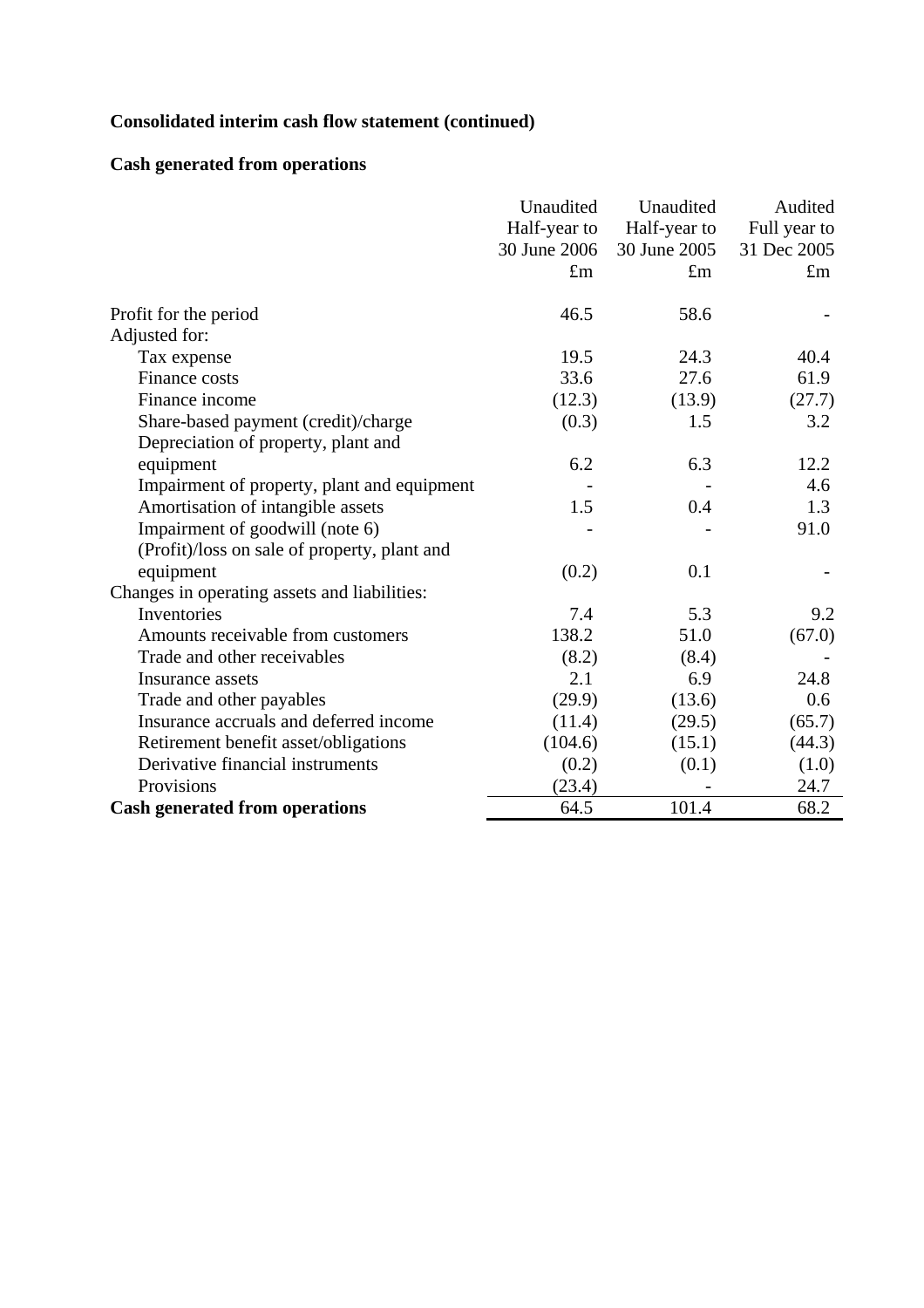## **Notes to the interim financial information**

## **1. Basis of preparation**

The financial information comprises the consolidated balance sheets for the periods ended 30 June 2006, 30 June 2005 and 31 December 2005 and the income statements and cash flow statements for the periods then ended of Provident Financial plc (hereinafter referred to as "the financial information"). The financial information has been prepared in accordance with the listing rules of the Financial Services Authority. In preparing this financial information management have used the accounting policies set out in the group's 2005 financial statements. The group has chosen not to adopt IAS 34 "Interim Financial Reporting" in preparing the 2006 interim report.

This financial information does not constitute a set of statutory accounts under s.240 of the UK Companies Act 1985 and is unaudited. The comparative figures for the financial year ended 31 December 2005 are an extract from the group's 2005 financial statements which have been reported on by the company's auditors and delivered to the Registrar of Companies. The report of the auditors was unqualified and did not contain statements under section 237(2) or (3) of the UK Companies Act 1985.

This document (the 2006 interim report) will be published on the company's website in addition to the normal paper version. The maintenance and integrity of the Provident Financial plc website is the responsibility of the directors and the work carried out by the auditors does not involve consideration of these matters. Legislation in the UK governing the preparation and dissemination of accounts may differ from legislation in other jurisdictions.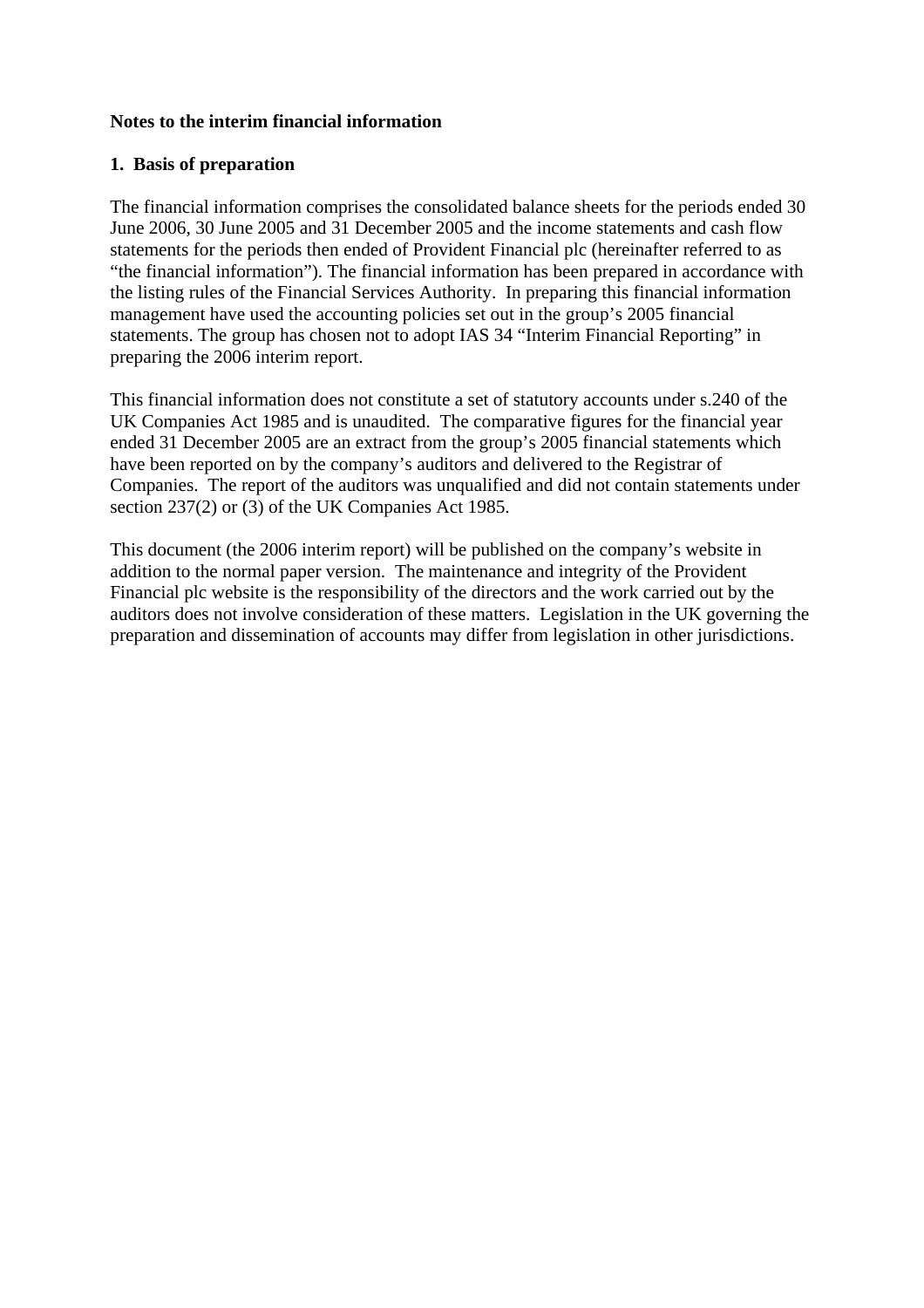## **2. Segment information**

## **Primary reporting format – business segments**

|                                                  | Unaudited    | Unaudited    | Audited      |
|--------------------------------------------------|--------------|--------------|--------------|
|                                                  | Half-year to | Half-year to | Full year to |
|                                                  | 30 June 2006 | 30 June 2005 | 31 Dec 2005  |
|                                                  | $\pounds$ m  | $\pounds$ m  | $\pounds$ m  |
| <b>Revenue</b>                                   |              |              |              |
| <b>Established businesses:</b>                   |              |              |              |
| UK home credit                                   | 289.6        | 281.6        | 578.9        |
| International                                    | 175.4        | 168.5        | 347.9        |
| Motor insurance                                  | 77.0         | 82.0         | 154.7        |
| <b>Total established businesses</b>              | 542.0        | 532.1        | 1,081.5      |
| Start-up businesses and development costs:       |              |              |              |
| International<br>- new countries*                | 11.4         | 3.0          | 10.7         |
| - new products                                   | 0.4          |              |              |
|                                                  | 11.8         | 3.0          | 10.7         |
| Vanquis Bank                                     | 13.9         | 7.2          | 17.8         |
| Motor insurance                                  | 1.0          |              |              |
| <b>Total start-up businesses and development</b> |              |              |              |
| costs                                            | 26.7         | 10.2         | 28.5         |
|                                                  |              |              |              |
| <b>Ongoing operations</b>                        | 568.7        | 542.3        | 1,110.0      |
| Yes Car Credit                                   | 26.9         | 121.0        | 227.5        |
| <b>Total group</b>                               | 595.6        | 663.3        | 1,337.5      |
|                                                  |              |              |              |
| Analysed by division as:                         |              |              |              |
| UK home credit                                   | 289.6        | 281.6        | 578.9        |
| International                                    | 187.2        | 171.5        | 358.6        |
| Vanquis Bank                                     | 13.9         | 7.2          | 17.8         |
| Motor insurance                                  | 78.0         | 82.0         | 154.7        |
| <b>Ongoing operations</b>                        | 568.7        | 542.3        | 1,110.0      |
| <b>Yes Car Credit</b>                            | 26.9         | 121.0        | 227.5        |
| <b>Total group</b>                               | 595.6        | 663.3        | 1,337.5      |

*\* Comprises Mexico and Romania*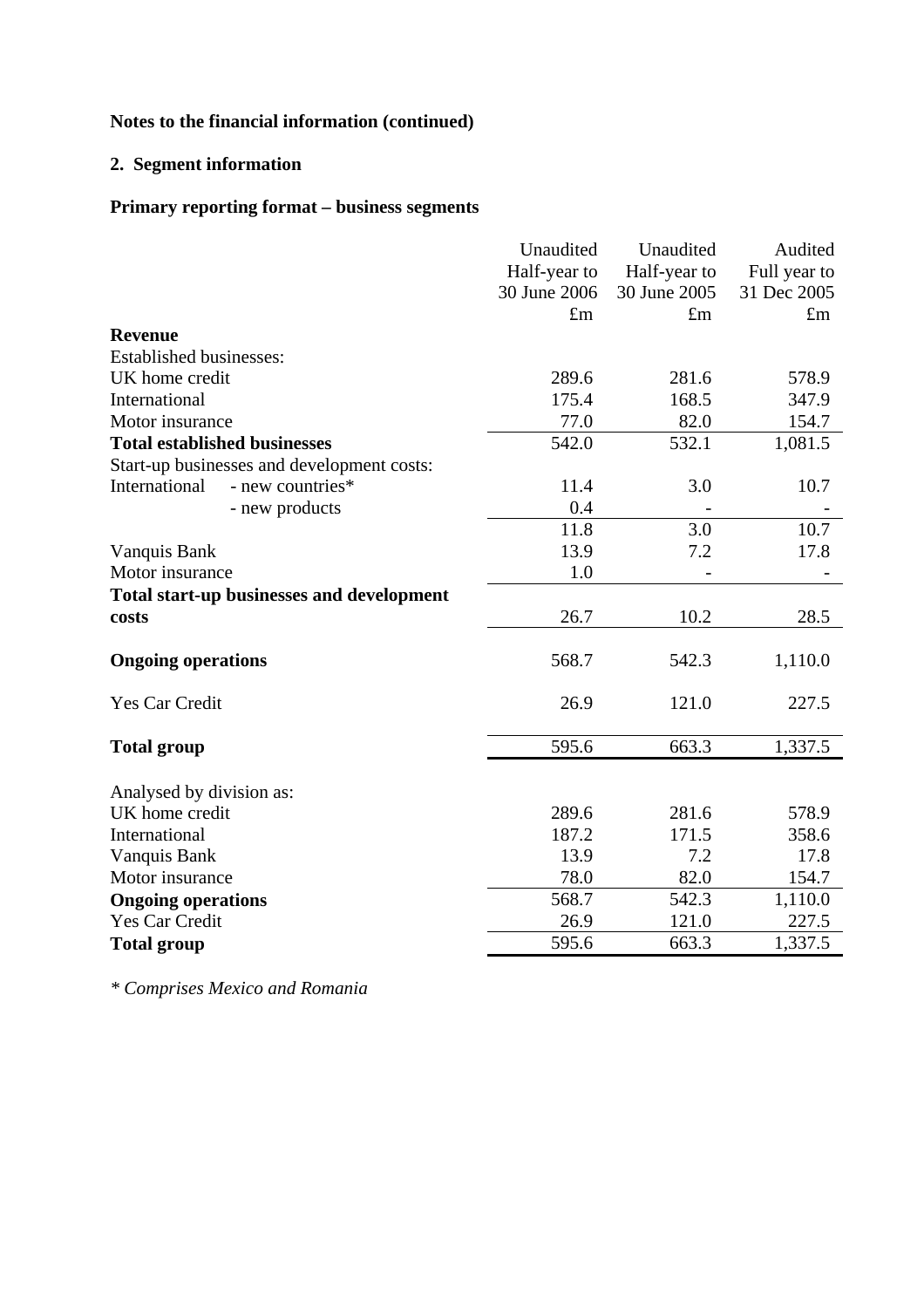## **2. Segment information (continued)**

#### **Primary reporting format – business segments**

|                                                  | Unaudited    | Unaudited    | Audited      |
|--------------------------------------------------|--------------|--------------|--------------|
|                                                  | Half-year to | Half-year to | Full year to |
|                                                  | 30 June 2006 | 30 June 2005 | 31 Dec 2005  |
|                                                  | $\pounds$ m  | $\pounds$ m  | $\pounds$ m  |
| <b>Profit before taxation</b>                    |              |              |              |
| <b>Established businesses:</b>                   |              |              |              |
| UK home credit                                   | 51.7         | 60.5         | 146.3        |
| International                                    | 22.1         | 20.9         | 54.7         |
| Motor insurance                                  | 20.3         | 23.4         | 41.9         |
| Central                                          | (8.5)        | (6.5)        | (15.5)       |
| <b>Total established businesses</b>              | 85.6         | 98.3         | 227.4        |
| Start-up businesses and development costs:       |              |              |              |
| International<br>- new countries*                | (5.8)        | (1.5)        | (2.9)        |
| - new products                                   | (1.3)        | (0.2)        | (0.7)        |
|                                                  | (7.1)        | (1.7)        | (3.6)        |
| Vanquis Bank                                     | (10.7)       | (7.2)        | (15.9)       |
| Motor insurance                                  | (1.3)        | (0.3)        | (1.9)        |
| <b>Total start-up businesses and development</b> |              |              |              |
| costs                                            | (19.1)       | (9.2)        | (21.4)       |
| <b>Ongoing operations</b>                        | 66.5         | 89.1         | 206.0        |
| Yes Car Credit                                   | (0.5)        | (6.2)        | (165.6)      |
| <b>Total group</b>                               | 66.0         | 82.9         | 40.4         |
| Analysed by division as:                         |              |              |              |
| UK home credit                                   | 51.7         | 60.5         | 146.3        |
| International                                    | 15.0         | 19.2         | 51.1         |
| Vanquis Bank                                     | (10.7)       | (7.2)        | (15.9)       |
| Motor insurance                                  | 19.0         | 23.1         | 40.0         |
| Central                                          | (8.5)        | (6.5)        | (15.5)       |
| <b>Ongoing operations</b>                        | 66.5         | 89.1         | 206.0        |
| <b>Yes Car Credit</b>                            | (0.5)        | (6.2)        | (165.6)      |
| <b>Total group</b>                               | 66.0         | 82.9         | 40.4         |

#### *\* Comprises Mexico and Romania*

All of the above activities relate to continuing operations as defined in IFRS 5. Consistent with the treatment in the 2005 financial statements, the Yes Car Credit operation has been classified as part of continuing operations on the basis that revenue and impairment will continue to be generated from the loan book until it has been fully collected out.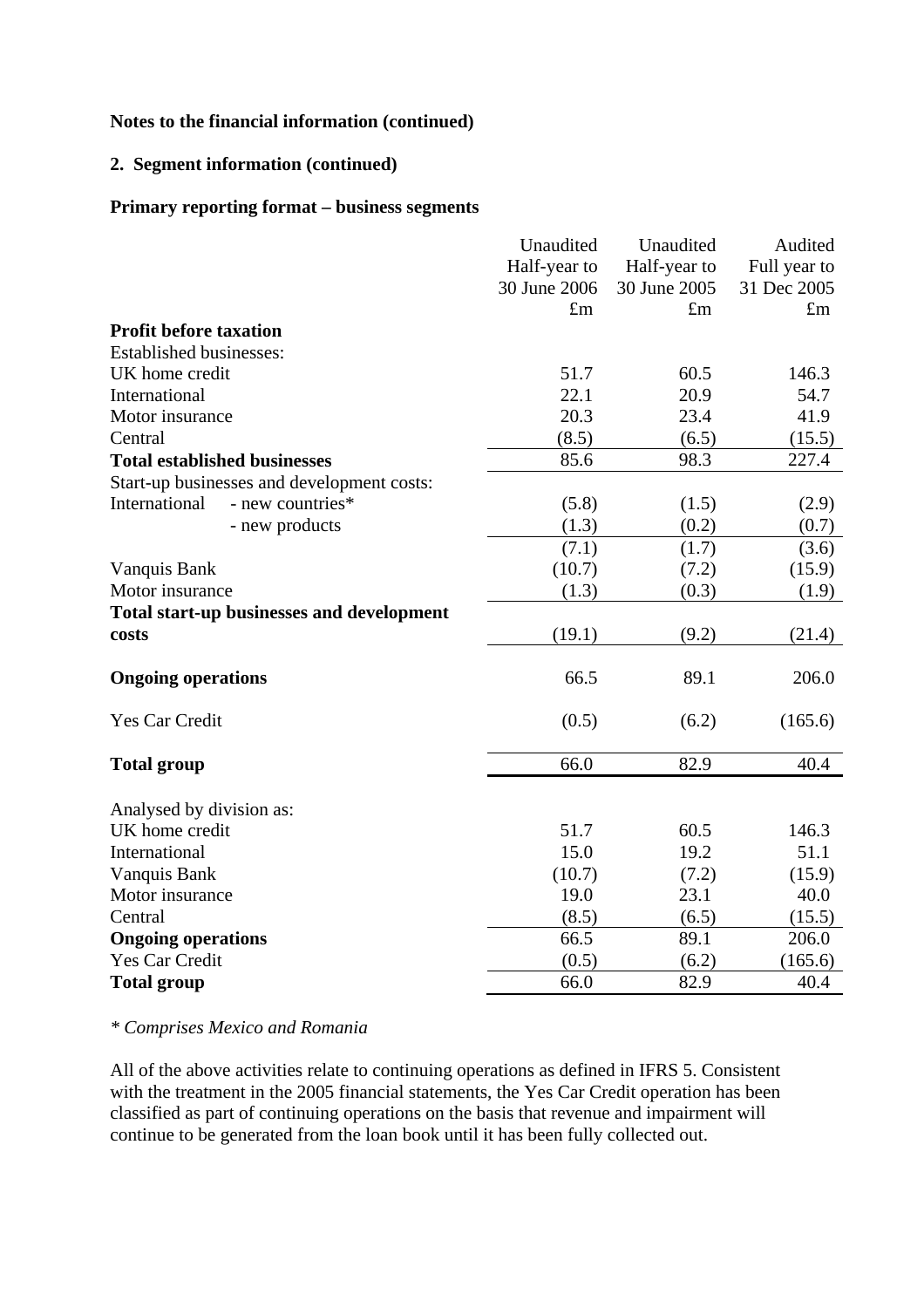## **2. Segment information (continued)**

The Yes Car Credit loss before taxation in the year ended 31 December 2005 included £141.0m of closure costs (half-year ended 30 June 2005: £nil) comprising £91.0m of goodwill impairment (note 6), £14.9m of provisions for onerous property obligations, £14.4m additional impairment charge on customer receivables following closure (note 7), £10.1m provision for redundancy costs, £4.6m of impairment to property, plant and equipment, £2.0m of inventory write downs and £4.0m of other costs. Of the total closure costs, £40.1m has been classified as operating costs and £100.9m has been classified as administrative expenses in the consolidated income statement.

## **Secondary reporting format – geographical segments**

|                                             | Unaudited     | Unaudited     |                 |
|---------------------------------------------|---------------|---------------|-----------------|
|                                             | Half-year to  | Half-year to  | Full year to    |
|                                             | 30 June 2006  | 30 June 2005  | 31 Dec 2005     |
|                                             | $\pounds$ m   | $\pounds$ m   | $\pounds$ m     |
| <b>Revenue</b>                              |               |               |                 |
| UK and Republic of Ireland                  | 381.5         | 370.8         | 751.4           |
| <b>Central Europe</b>                       | 175.8         | 168.5         | 347.9           |
| Mexico                                      | 11.4          | 3.0           | 10.7            |
| Romania                                     |               |               |                 |
| <b>Ongoing operations</b>                   | 568.7         | 542.3         | 1,110.0         |
| UK and Republic of Ireland (Yes Car Credit) | 26.9          | 121.0         | 227.5           |
| <b>Total group</b>                          | 595.6         | 663.3         | 1,337.5         |
|                                             |               |               |                 |
|                                             | Unaudited     | Unaudited     | Audited         |
|                                             | Half-year to  | Half-year to  | Full year to    |
|                                             | 30 June 2006  | 30 June 2005  | 31 Dec 2005     |
|                                             | $\pounds$ m   | $\pounds$ m   | $\pounds$ m     |
| <b>Profit before taxation</b>               |               |               |                 |
| UK and Republic of Ireland                  | 45.6          | 65.6          | 144.7           |
| <b>Central Europe</b>                       | 26.7          | 25.0          | 64.2            |
| Mexico                                      | (4.7)         | (1.5)         | (2.9)           |
| Romania                                     | (1.1)         |               |                 |
| <b>Ongoing operations</b>                   |               |               |                 |
|                                             | 66.5          | 89.1          | 206.0           |
| UK and Republic of Ireland (Yes Car Credit) | (0.5)<br>66.0 | (6.2)<br>82.9 | (165.6)<br>40.4 |

## **3. Tax expense**

The tax expense for the period has been calculated by applying the directors' best estimate of the effective tax rate for the year, which is 29.5% (30 June 2005: 29.3%), to the profit for the period.

The tax credit in respect of Yes Car Credit closure costs in the year ended 31 December 2005 was £12.8m (30 June 2005: £nil).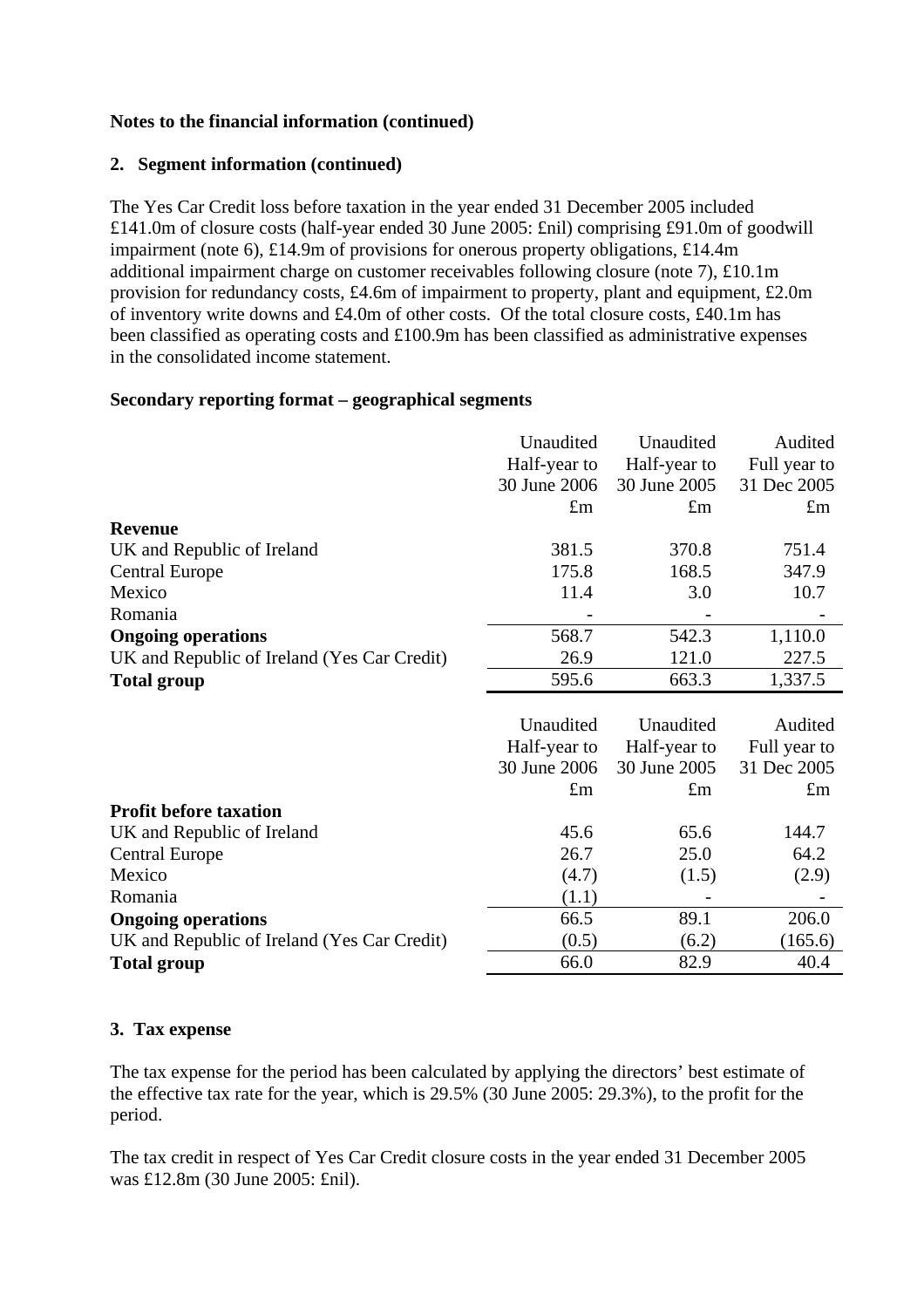## **4. Earnings per share**

Basic earnings per share (EPS) is calculated by dividing the earnings attributable to ordinary shareholders by the weighted average number of ordinary shares outstanding during the year, excluding those shares held by the Provident Financial Qualifying Share Ownership Trust and in respect of the Performance Share Plan. For diluted EPS, the weighted average number of ordinary shares in issue is adjusted to assume conversion of all dilutive potential ordinary shares.

The profit after taxation for the period attributable to equity shareholders used in the calculation of basic and diluted EPS is £46.5m (30 June 2005: £58.6m, 31 December 2005: £nil). The weighted average number of shares in issue during the period can be reconciled to the number used in the basic and diluted EPS calculations as follows:

|                                                | Unaudited<br>Unaudited       |              | Audited      |
|------------------------------------------------|------------------------------|--------------|--------------|
|                                                | Half-year to<br>Half-year to |              | Full year to |
|                                                | 30 June 2006                 | 30 June 2005 | 31 Dec 2005  |
|                                                | Number                       | Number       | Number       |
| Weighted average number of shares              | m                            | m            | m            |
| In issue during the period                     | 255.5                        | 255.2        | 255.4        |
| Held by the QUEST                              | (0.8)                        | (1.1)        | (1.1)        |
| Used in basic earnings per share calculation   | 254.7                        | 254.1        | 254.3        |
| Issuable on conversion of outstanding options  | 0.9                          | 1.4          | 0.6          |
| Used in diluted earnings per share calculation | 255.6                        | 255.5        | 254.9        |

The directors have elected to show an adjusted EPS, excluding the loss after taxation of Yes Car Credit which was closed during 2005. This is presented to show the EPS generated by the group's ongoing operations. A reconciliation of reported profit after tax to profit after taxation from ongoing operations is set out below:

|                                               | Unaudited                    | Unaudited    |              |
|-----------------------------------------------|------------------------------|--------------|--------------|
|                                               | Half-year to<br>Half-year to |              | Full year to |
|                                               | 30 June 2006                 | 30 June 2005 | 31 Dec 2005  |
|                                               | $\pm m$                      | $\pounds$ m  | $\pounds$ m  |
| Profit after taxation                         | 46.5                         | 58.6         |              |
| Loss for the period from Yes Car Credit       | 0.3                          | 4.3          | 145.4        |
| Profit after taxation from ongoing operations | 46.8                         | 62.9         | 145.4        |

A reconciliation of basic and diluted EPS to basic and diluted EPS from ongoing operations is as follows:

|                                         | Unaudited<br>Unaudited |              | Audited      |  |
|-----------------------------------------|------------------------|--------------|--------------|--|
|                                         | Half-year to           | Half-year to | Full year to |  |
|                                         | 30 June 2006           | 30 June 2005 | 31 Dec 2005  |  |
|                                         | Pence                  | Pence        | Pence        |  |
| Basic EPS                               | 18.26                  | 23.07        |              |  |
| Loss for the period from Yes Car Credit | 0.12                   | 1.69         | 57.18        |  |
| Basic EPS from ongoing operations       | 18.38                  | 24.76        | 57.18        |  |
|                                         |                        |              |              |  |
| Diluted EPS                             | 18.19                  | 22.93        |              |  |
| Loss for the period from Yes Car Credit | 0.12                   | 1.69         | 57.04        |  |
| Diluted EPS from ongoing operations     | 18.31                  | 24.62        | 57.04        |  |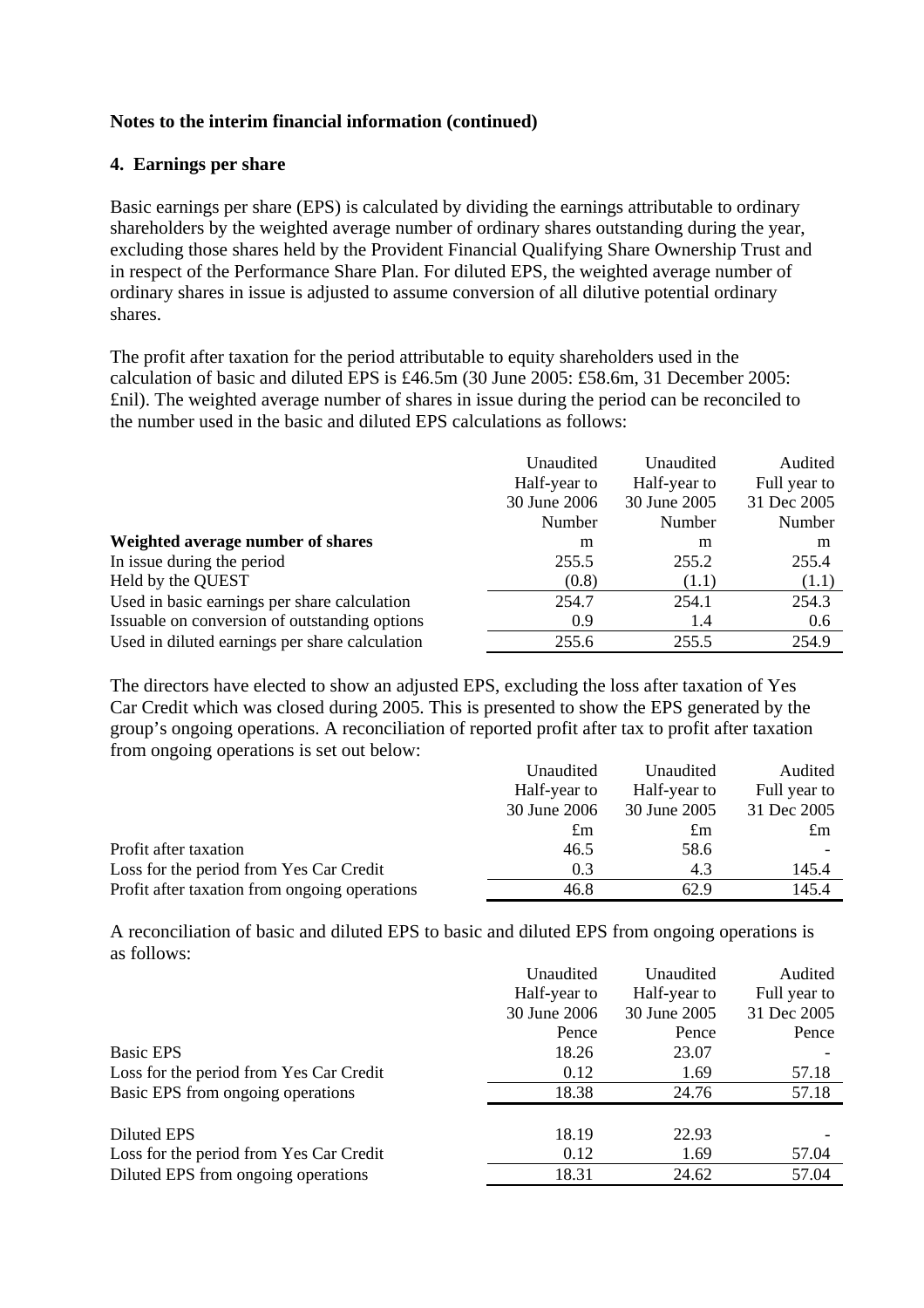## **5. Dividends paid and proposed**

|                          | Unaudited<br>Half-year to | Unaudited<br>Half-year to<br>30 June 2006 30 June 2005 | Audited<br>Full year to<br>31 Dec 2005 |
|--------------------------|---------------------------|--------------------------------------------------------|----------------------------------------|
|                          | $\pounds$ m               | $\pounds$ m                                            | $\pounds$ m                            |
| 2004 final $-20.75p$     |                           | 52.7                                                   | 52.7                                   |
| $2005$ interim $-14.06p$ |                           |                                                        | 35.9                                   |
| 2005 final $-21.37p$     | 54.4                      |                                                        |                                        |
| Dividends paid           | 54.4                      | 52.7                                                   | 88.6                                   |

An interim dividend in respect of 2006 of 14.48p per share, amounting to a total dividend of £36.9m, has been declared by the directors. The interim financial information does not reflect this dividend payable as it will be paid after the balance sheet date.

## **6. Goodwill**

Goodwill of £3.1m (30 June 2005: £94.1m, 31 December 2005: £3.1m) relates wholly to the acquisition of N&N Cheque Encashment Limited in 2001.

Goodwill as at 30 June 2005 included £91.0m in respect of the acquisition of Yes Car Credit in 2002. Following closure of this business at the end of 2005, the goodwill in relation to this acquisition was fully impaired.

#### **7. Amounts receivable from customers**

|                             | Unaudited    | Unaudited    |             |
|-----------------------------|--------------|--------------|-------------|
|                             | As at        | As at        | As at       |
|                             | 30 June 2006 | 30 June 2005 | 31 Dec 2005 |
|                             | $\pounds$ m  | $\pounds$ m  | $\pounds$ m |
| UK home credit              | 587.7        | 546.6        | 649.9       |
| International               | 294.5        | 275.6        | 328.7       |
| Vanquis Bank                | 75.9         | 42.0         | 60.0        |
| <b>Ongoing operations</b>   | 958.1        | 864.2        | 1,038.6     |
| Yes Car Credit              | 161.2        | 269.6        | 235.3       |
| <b>Total group</b>          | 1,119.3      | 1,133.8      | 1,273.9     |
| Analysed as:                |              |              |             |
| - due within one year       | 967.1        | 913.5        | 952.8       |
| - due in more than one year | 152.2        | 220.3        | 321.1       |
|                             | 1,119.3      | 1,133.8      | 1,273.9     |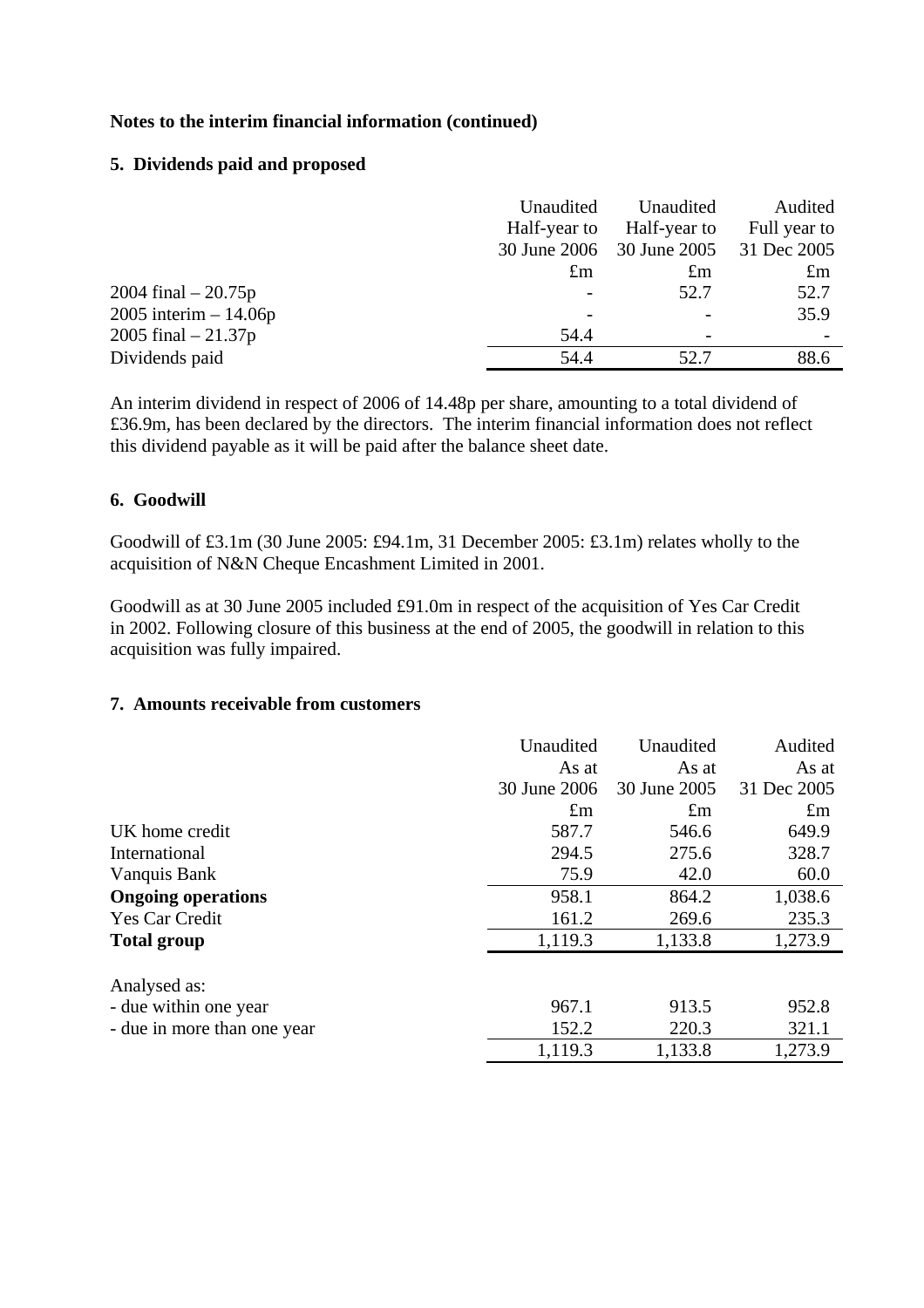#### **7. Amounts receivable from customers (continued)**

The impairment charge in respect of amounts receivable from customers reflected within operating costs can be analysed as follows:

|                           | Unaudited<br>Half-year to | Unaudited<br>Half-year to | Audited<br>Full year to |  |
|---------------------------|---------------------------|---------------------------|-------------------------|--|
|                           | 30 June 2006              | 30 June 2005              | 31 Dec 2005             |  |
|                           | $\pounds$ m               | $\pounds$ m               | $\pounds$ m             |  |
| UK home credit            | 106.4                     | 100.9                     | 171.8                   |  |
| International             | 69.5                      | 71.7                      | 132.4                   |  |
| Vanquis Bank              | 8.1                       | 4.4                       | 12.4                    |  |
| <b>Ongoing operations</b> | 184.0                     | 177.0                     | 316.6                   |  |
| Yes Car Credit            | 14.2                      | 18.9                      | 51.2                    |  |
| <b>Total group</b>        | 198.2                     | 195.9                     | 367.8                   |  |

The Yes Car Credit impairment charge in the year to 31 December 2005 included £14.4m arising as a result of the expected deterioration in collections performance following the closure of the business.

#### **8. Insurance accruals and deferred income**

|                                       | Unaudited<br>As at |                                                | Audited<br>As at |
|---------------------------------------|--------------------|------------------------------------------------|------------------|
|                                       |                    | As at<br>30 June 2006 30 June 2005 31 Dec 2005 |                  |
|                                       | $\pounds$ m        | $\pm$ m                                        | $\pounds$ m      |
| Provision for unpaid insurance claims | 270.0              | 312.9                                          | 284.0            |
| Unearned insurance premiums           | 76.4               | 82.1                                           | 74.8             |
| Other deferred income                 | 1.4                | 0.4                                            | 0.4              |
|                                       | 347.8              | 395.4                                          | 359.2            |

The profit before tax of motor insurance for the period ended 30 June 2006 includes £16.2m (30 June 2005: £13.2m, 31 December 2005: £24.9m) in respect of the release of provisions for prior year claims.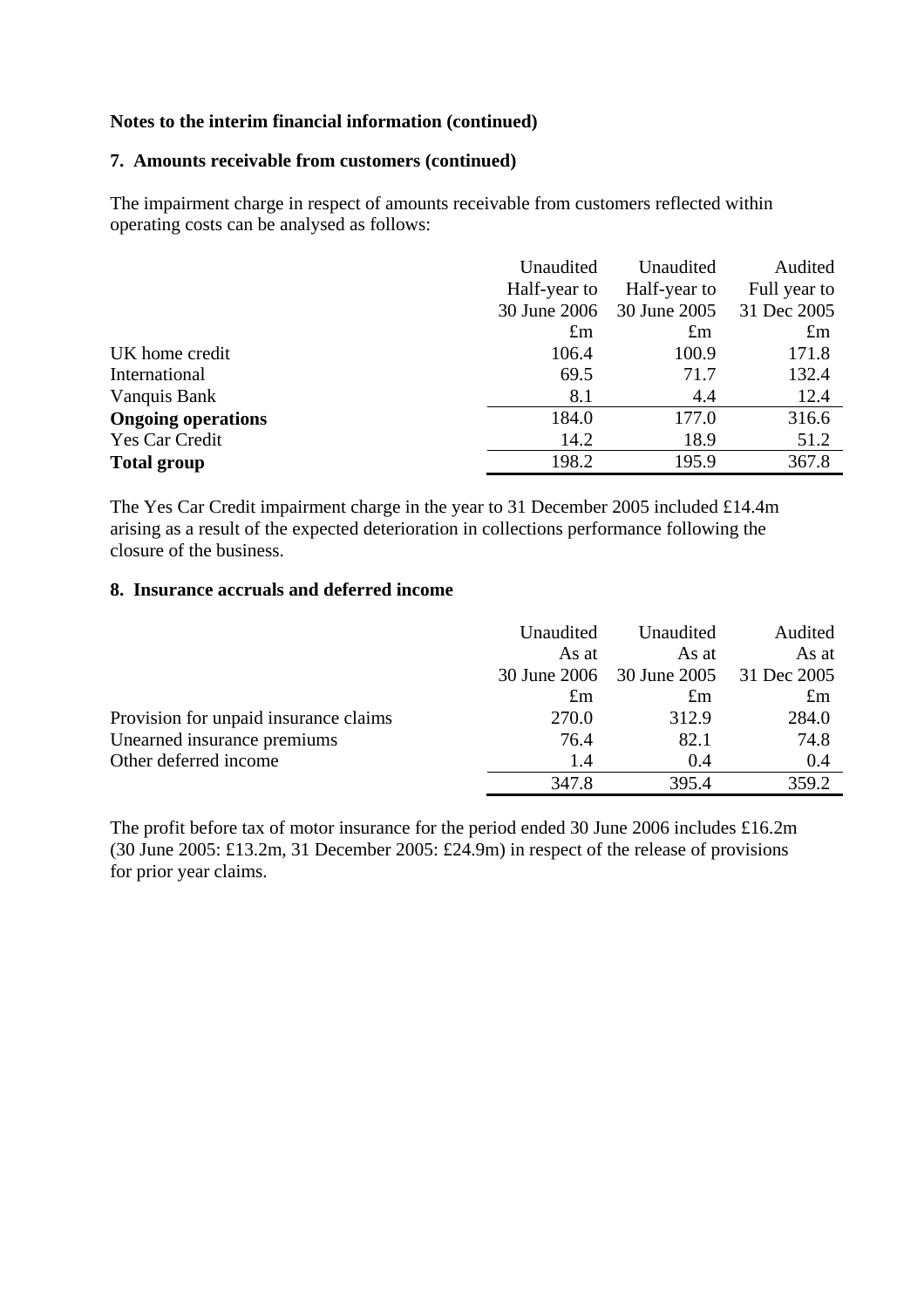### **9. Retirement benefit asset/obligations**

The group operates two funded defined benefit schemes in the UK. A full actuarial valuation was carried out by a qualified independent actuary on both schemes at 1 June 2004. The valuation used for IAS 19 purposes has been based on these valuations which have been updated by the actuary to take account of the requirements of IAS 19 in order to assess the liabilities of the scheme at 30 June 2006. Scheme assets are stated at fair value at 30 June 2006. The assumptions used by the actuary were:

|                              | Unaudited     | Unaudited    | Audited      |  |
|------------------------------|---------------|--------------|--------------|--|
|                              | Half-year to  | Half-year to | Full year to |  |
|                              | 30 June 2006  | 30 June 2005 | 31 Dec 2005  |  |
|                              | $\frac{0}{0}$ | $\%$         | $\%$         |  |
| Rate of increase in salaries | 4.58          | 4.18         | 4.38         |  |
| Rate of increase in pensions | 3.00          | 2.60         | 2.80         |  |
| Discount rate                | 5.10          | 5.00         | 4.80         |  |
| Inflation assumption         | 3.00          | 2.60         | 2.80         |  |

The amounts recognised in the balance sheet are determined as follows:

|                                         | Unaudited    | Unaudited    | Audited     |
|-----------------------------------------|--------------|--------------|-------------|
|                                         | As at        | As at        | As at       |
|                                         | 30 June 2006 | 30 June 2005 | 31 Dec 2005 |
|                                         | $\pounds$ m  | $\pounds$ m  | $\pounds$ m |
| Fair value of scheme assets             | 441.4        | 265.0        | 331.1       |
| Present value of funded defined benefit |              |              |             |
| obligations                             | (434.7)      | (398.2)      | (436.7)     |
| Asset/(liability) in the balance sheet  | 6.7          | (133.2)      | (105.6)     |

The movement in the (liability)/asset recognised in the balance sheet is as follows:

|                                       | Unaudited<br>Unaudited<br>Half-year to<br>Half-year to |              | Audited<br>Full year to |
|---------------------------------------|--------------------------------------------------------|--------------|-------------------------|
|                                       | 30 June 2006                                           | 30 June 2005 | 31 Dec 2005             |
|                                       | $\pounds$ m                                            | $\pounds$ m  | $\pounds$ m             |
| Liability at beginning of period      | (105.6)                                                | (129.8)      | (129.8)                 |
| Total expense in the income statement | (0.4)                                                  | (5.3)        | (10.1)                  |
| Actuarial gain/(loss)                 | 7.7                                                    | (18.5)       | (20.1)                  |
| Contributions paid                    | 105.0                                                  | 20.4         | 54.4                    |
| Asset/(liability) at end of period    | 6.7                                                    | (133.2)      | (105.6)                 |

The group made additional special contributions of £13.0m in May 2005 and £31.0m in December 2005. A further special contribution of £102.2m was made in January 2006 in order to ensure that the defined benefit pension schemes were fully funded based on the June 2005 deficit position.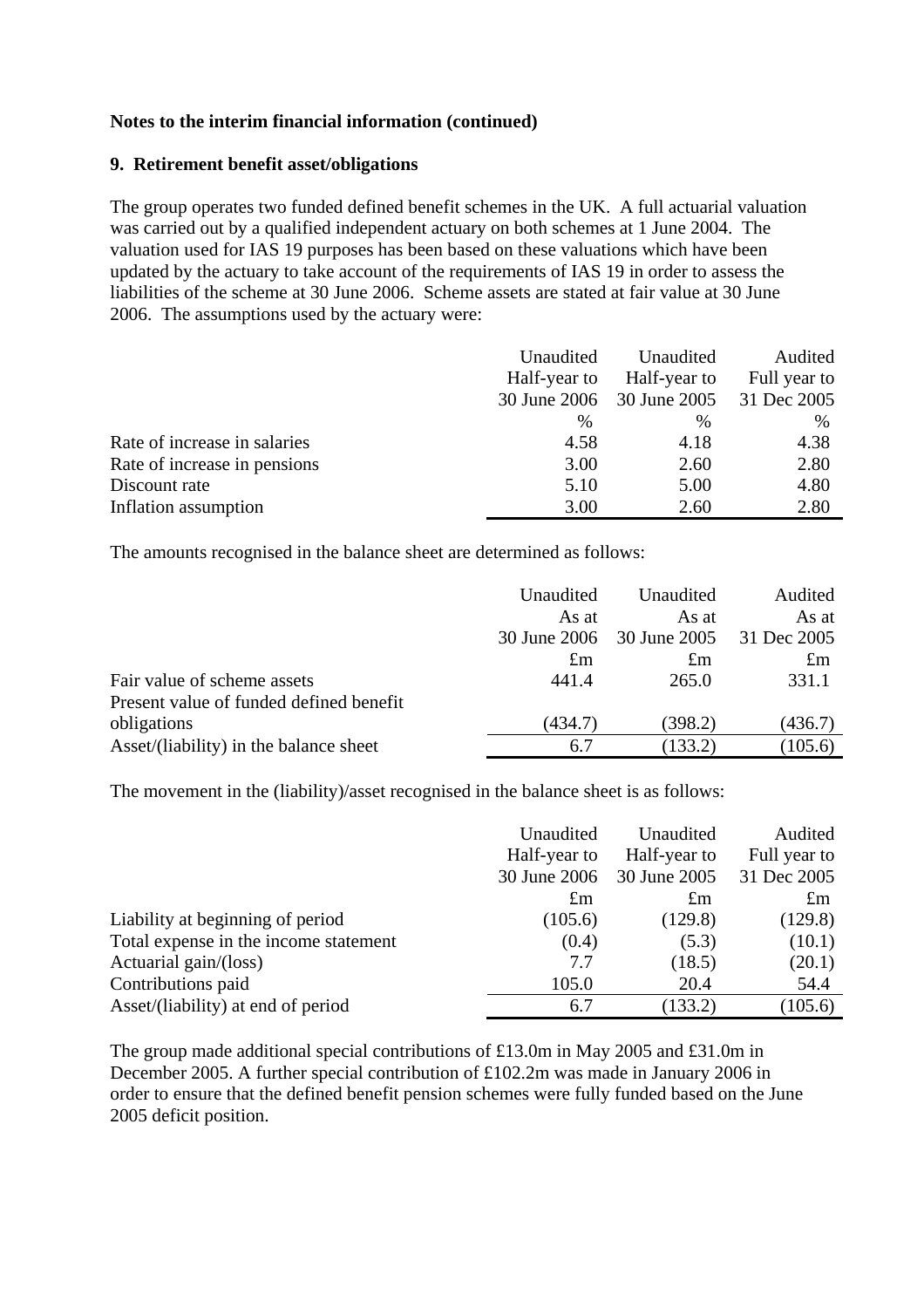## **10. Consolidated interim statement of changes in shareholders' equity**

|                                           |                |                | Unaudited                |                                                    |             |
|-------------------------------------------|----------------|----------------|--------------------------|----------------------------------------------------|-------------|
|                                           |                |                |                          | Attributable to equity shareholders of the company |             |
|                                           | Called-up      | Share          |                          |                                                    |             |
|                                           | share          | premium        | Other                    | Retained                                           |             |
|                                           | capital        | account        | reserves                 | earnings                                           | Total       |
|                                           | $\pounds$ m    | $\pounds$ m    | $\pounds$ m              | $\pounds$ m                                        | $\pounds$ m |
| <b>Balance at 1 January 2005</b>          | 26.4           | 105.5          | 2.4                      | 280.4                                              | 414.7       |
| Exchange differences on foreign           |                |                |                          |                                                    |             |
| currency translations                     |                |                | (2.3)                    |                                                    | (2.3)       |
| Net fair value losses - cash flow hedges  |                |                | (2.9)                    |                                                    | (2.9)       |
| Actuarial losses on retirement benefit    |                |                |                          |                                                    |             |
| obligations                               |                |                |                          | (18.5)                                             | (18.5)      |
| Tax on items taken directly to equity     |                |                | 0.5                      | 5.6                                                | 6.1         |
| Net expense recognised directly in equity | $\overline{a}$ | $\overline{a}$ | (4.7)                    | (12.9)                                             | (17.6)      |
| Profit for the period                     |                |                | $\overline{a}$           | 58.6                                               | 58.6        |
| Total recognised (expense)/income for     |                |                |                          |                                                    |             |
| the period                                |                |                | (4.7)                    | 45.7                                               | 41.0        |
| Increase in share capital                 | 0.1            |                |                          |                                                    | 0.1         |
| Increase in share premium                 |                | 1.9            |                          |                                                    | 1.9         |
| Movement in treasury shares               |                |                | (0.4)                    |                                                    | (0.4)       |
| Share-based payment charge                |                |                | 1.5                      |                                                    | 1.5         |
| Dividend                                  |                |                | $\overline{\phantom{a}}$ | (52.7)                                             | (52.7)      |
| <b>Balance at 30 June 2005</b>            | 26.5           | 107.4          | (1.2)                    | 273.4                                              | 406.1       |
| <b>Balance at 1 July 2005</b>             | 26.5           | 107.4          | (1.2)                    | 273.4                                              | 406.1       |
| Exchange differences on foreign           |                |                |                          |                                                    |             |
| currency translations                     |                |                | 5.0                      |                                                    | 5.0         |
| Net fair value losses - cash flow hedges  |                |                | (2.1)                    |                                                    | (2.1)       |
| Actuarial losses on retirement benefit    |                |                |                          |                                                    |             |
| obligations                               |                |                |                          | (1.6)                                              | (1.6)       |
| Tax on items taken directly to equity     |                |                | 1.0                      | 0.4                                                | 1.4         |
| Net income/(expense) recognised directly  |                |                |                          |                                                    |             |
| in equity                                 |                |                | 3.9                      | (1.2)                                              | 2.7         |
| Loss for the period                       |                |                | $\overline{a}$           | (58.6)                                             | (58.6)      |
| Total recognised income/(expense) for     |                |                |                          |                                                    |             |
| the period                                |                |                | 3.9                      | (59.8)                                             | (55.9)      |
| Increase in share premium                 |                | 0.3            |                          |                                                    | 0.3         |
| Movement in treasury shares               |                |                | 1.1                      |                                                    | 1.1         |
| Share-based payment charge                |                |                | 1.7                      |                                                    | 1.7         |
| Dividend                                  |                |                |                          | (35.9)                                             | (35.9)      |
| <b>Balance at 31 December 2005</b>        | 26.5           | 107.7          | 5.5                      | 177.7                                              | 317.4       |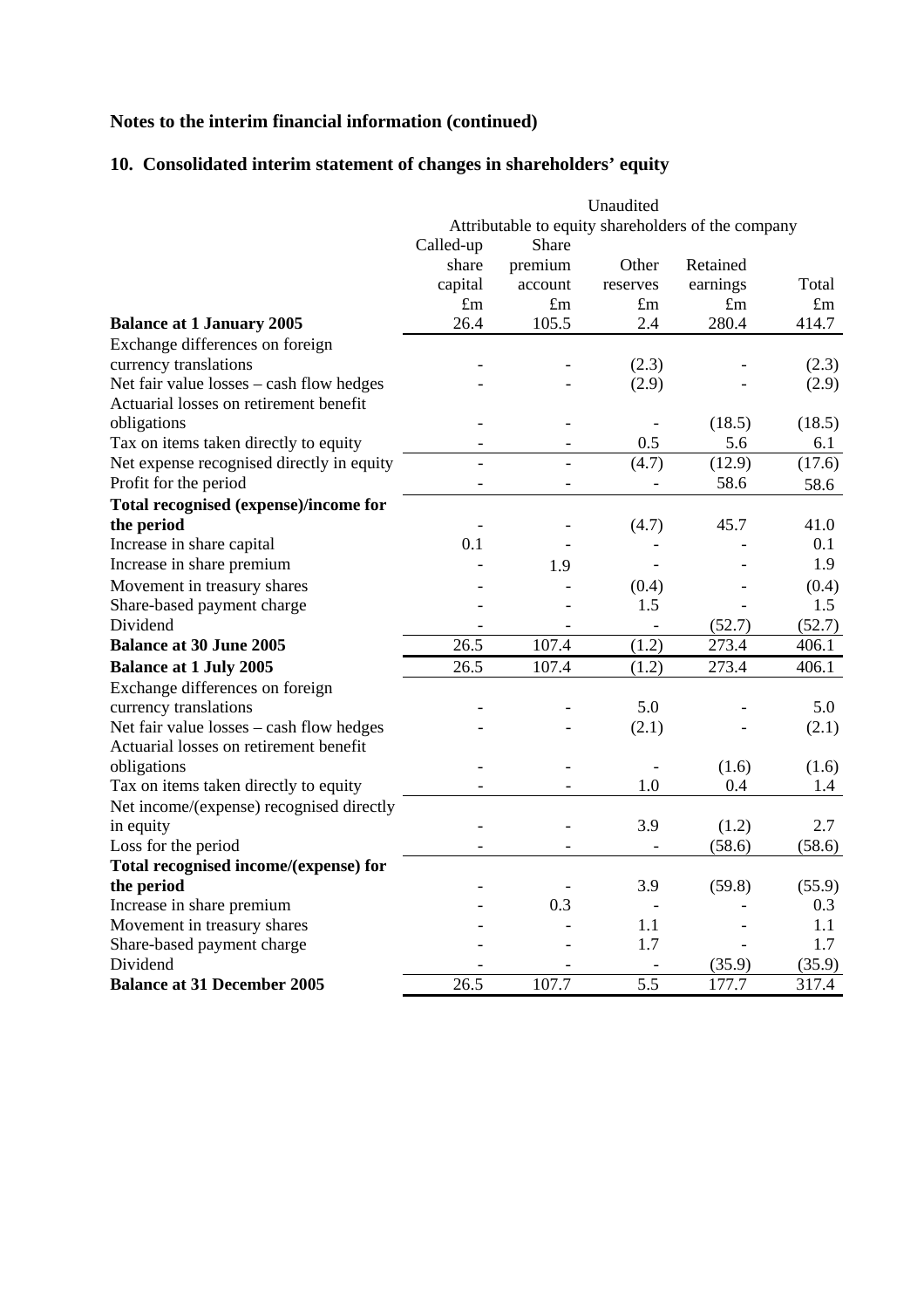## **10. Consolidated interim statement of changes in shareholders' equity (continued)**

|                                            | Unaudited<br>Attributable to equity shareholders of the company |             |             |             |             |
|--------------------------------------------|-----------------------------------------------------------------|-------------|-------------|-------------|-------------|
|                                            |                                                                 |             |             |             |             |
|                                            | Called-up                                                       | Share       |             |             |             |
|                                            | share                                                           | premium     | Other       | Retained    |             |
|                                            | capital                                                         | account     | reserves    | earnings    | Total       |
|                                            | $\pounds$ m                                                     | $\pounds$ m | $\pounds$ m | $\pounds$ m | $\pounds$ m |
| <b>Balance at 1 January 2006</b>           | 26.5                                                            | 107.7       | 5.5         | 177.7       | 317.4       |
| Exchange differences on foreign            |                                                                 |             |             |             |             |
| currency translations                      |                                                                 |             | (4.8)       |             | (4.8)       |
| Net fair value $losses - cash flow$ hedges |                                                                 |             | (0.7)       |             | (0.7)       |
| Actuarial gains on retirement benefit      |                                                                 |             |             |             |             |
| asset                                      |                                                                 |             |             | 7.7         | 7.7         |
| Tax on items taken directly to equity      |                                                                 |             | 0.2         | (2.2)       | (2.0)       |
| Net (expense)/income recognised directly   |                                                                 |             |             |             |             |
| in equity                                  |                                                                 |             | (5.3)       | 5.5         | 0.2         |
| Profit for the period                      |                                                                 |             |             | 46.5        | 46.5        |
| Total recognised (expense)/income for      |                                                                 |             |             |             |             |
| the period                                 |                                                                 |             | (5.3)       | 52.0        | 46.7        |
| Increase in share premium                  |                                                                 | 0.4         |             |             | 0.4         |
| Share-based payment credit                 |                                                                 |             | (0.3)       |             | (0.3)       |
| Movement in treasury shares                |                                                                 |             | 0.2         |             | 0.2         |
| Dividend                                   |                                                                 |             |             | (54.4)      | (54.4)      |
| <b>Balance at 30 June 2006</b>             | 26.5                                                            | 108.1       | 0.1         | 175.3       | 310.0       |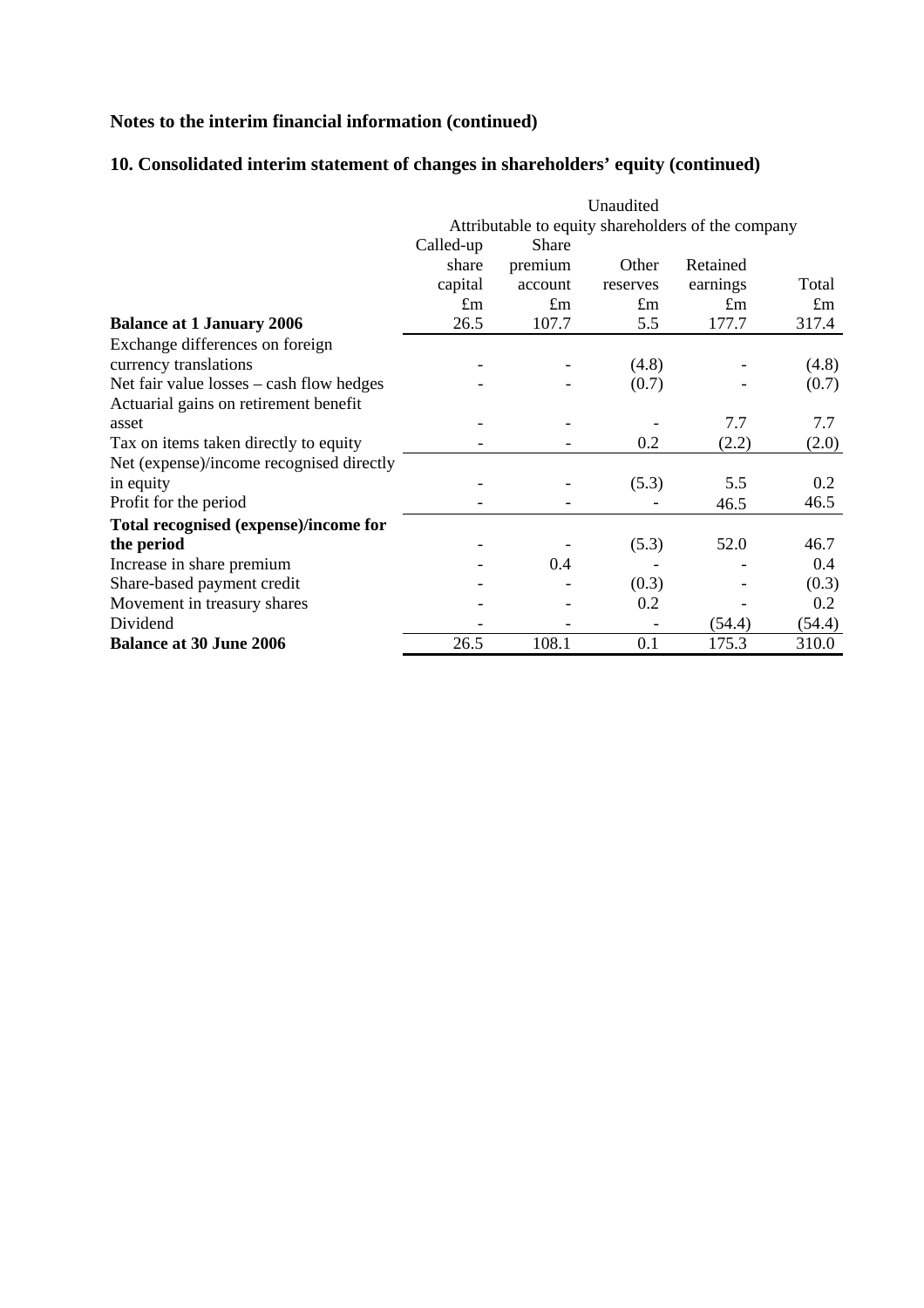## **Independent review report to Provident Financial plc**

## **Introduction**

We have been instructed by the company to review the financial information for the six months ended 30 June 2006 which comprises the consolidated interim balance sheet as at 30 June 2006 and the related consolidated interim statements of income, recognised income and expense and cash flows for the six months then ended and related notes. We have read the other information contained in the interim report and considered whether it contains any apparent misstatements or material inconsistencies with the financial information.

## **Directors' responsibilities**

The interim report, including the financial information contained therein, is the responsibility of, and has been approved by the directors. The Listing Rules of the Financial Services Authority require that the accounting policies and presentation applied to the interim figures should be consistent with those applied in preparing the preceding annual financial statements except where any changes, and the reasons for them, are disclosed.

This interim report has been prepared in accordance with the basis set out in note 1.

## **Review work performed**

We conducted our review in accordance with guidance contained in Bulletin 1999/4 issued by the Auditing Practices Board for use in the United Kingdom. A review consists principally of making enquiries of management and applying analytical procedures to the financial information and underlying financial data and, based thereon, assessing whether the disclosed accounting policies have been applied. A review excludes audit procedures such as tests of controls and verification of assets, liabilities and transactions. It is substantially less in scope than an audit and therefore provides a lower level of assurance. Accordingly we do not express an audit opinion on the financial information. This report, including the conclusion, has been prepared for and only for the Company for the purpose of the Listing Rules of the Financial Services Authority and for no other purpose. We do not, in producing this report, accept or assume responsibility for any other purpose or to any other person to whom this report is shown or into whose hands it may come save where expressly agreed by our prior consent in writing.

#### **Review conclusion**

On the basis of our review we are not aware of any material modifications that should be made to the financial information as presented for the six months ended 30 June 2006.

PricewaterhouseCoopers LLP Chartered Accountants Leeds 13 September 2006